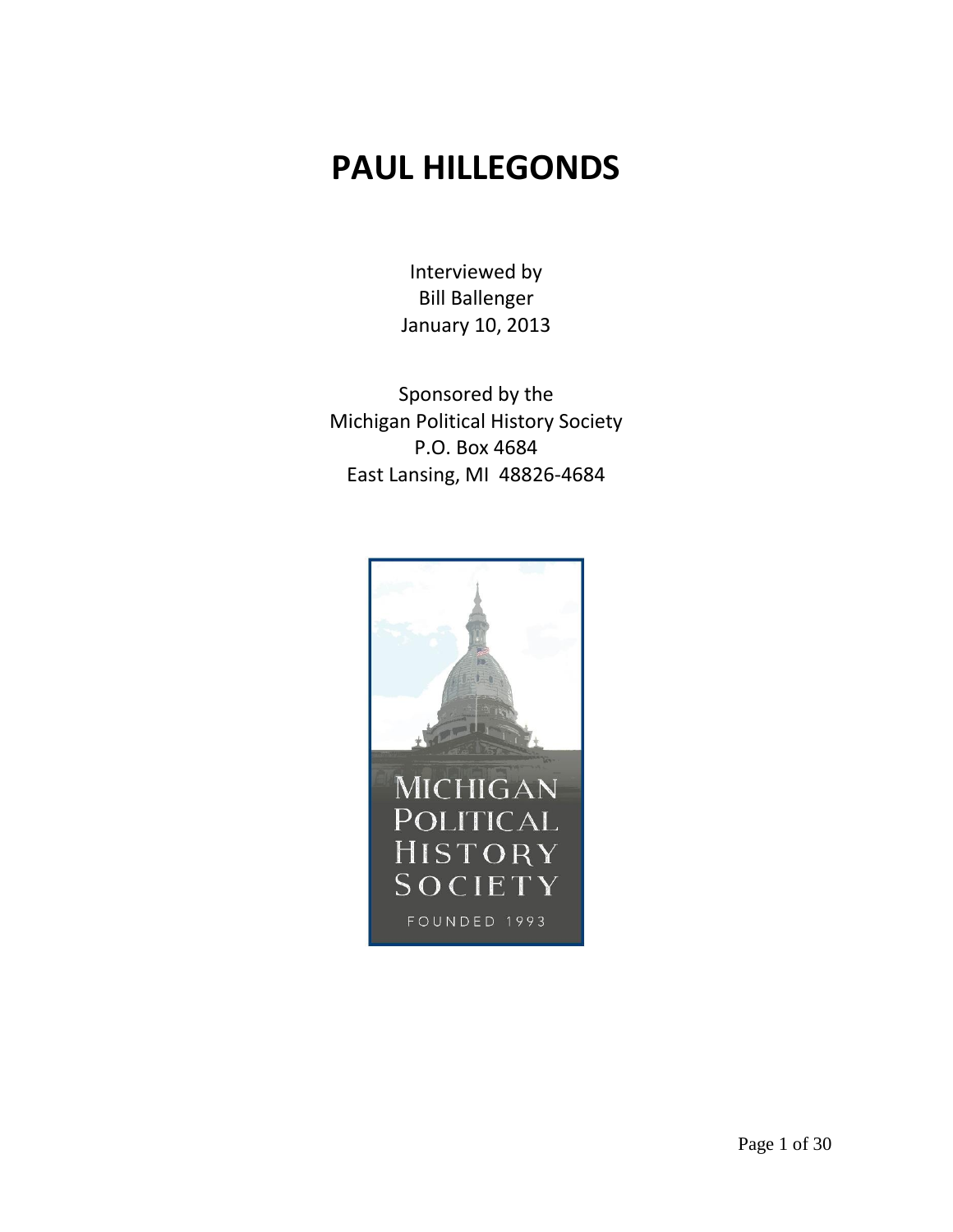| <b>Bill Ballenger:</b> | This conversation with Paul Hillegonds, former speaker of the State House of<br>Representatives, is part of the James J. Blanchard Living Library of Michigan<br>Political History, a project of the Michigan Political History Society.                                                                                                                                               |
|------------------------|----------------------------------------------------------------------------------------------------------------------------------------------------------------------------------------------------------------------------------------------------------------------------------------------------------------------------------------------------------------------------------------|
| <b>Bill Ballenger:</b> | I'm Bill Ballenger and I'm here with former speaker Paul Hillegonds and I'd like<br>to ask you, Mr. Speaker, when did the Hillegonds family, and for that matter<br>your mother's family, get to Holland, Michigan?                                                                                                                                                                    |
| Paul Hillegonds:       | Well, my parents met at Hope College. My dad was a minister and after he<br>completed seminary we moved to New York state. Chatham, New York and<br>Rochester, and only returned to Holland in 1960 when I was in sixth grade and I<br>completed high school in Holland and went off to the University of Michigan<br>after that. So Holland was always home when I was growing up.    |
| <b>Bill Ballenger:</b> | Were both your parents from the Holland area originally even before Hope<br>College?                                                                                                                                                                                                                                                                                                   |
| Paul Hillegonds:       | No. My dad was from the south side of Chicago and my mom was from<br>Hackensack, New Jersey.                                                                                                                                                                                                                                                                                           |
| <b>Bill Ballenger:</b> | Wow. Well, how did they get together between Chicago and Hackensack?                                                                                                                                                                                                                                                                                                                   |
| Paul Hillegonds:       | Only Hope College brought them together. My dad returned to complete his<br>education after the war and my mom had enrolled at Hope College. She was<br>part of the Dutch reformed community in Hackensack.                                                                                                                                                                            |
| <b>Bill Ballenger:</b> | Well, now that's the thing that's always confusing to a lot of people. Is it the<br>Dutch reformed? Is it the reformed church? I mean, explain the difference.                                                                                                                                                                                                                         |
| Paul Hillegonds:       | Well, the reformed church in America and the Christian reformed church in<br>America both started with the Dutch immigration to the country, mainly around<br>the New Jersey, New York area, and then a movement to West Michigan.<br>Somewhere along the line the two denominations became separate and now<br>they're talking about coming back together again, as a matter of fact. |
| <b>Bill Ballenger:</b> | Well, now were you the only child in your family? You have any brothers or<br>sisters?                                                                                                                                                                                                                                                                                                 |
| Paul Hillegonds:       | I have one brother who is 19 months younger than I. We always were pretty<br>close in growing up together and remain close.                                                                                                                                                                                                                                                            |
| <b>Bill Ballenger:</b> | Was there any politics in the background of either one of your families? Like did<br>your brother take an interest in politics? How about your father, mother, their<br>parents or whatever.                                                                                                                                                                                           |
| Paul Hillegonds:       | Well, my father was always interested in politics. I think his experience in the<br>war not only led him to the ministry, but he became very intensely interested in                                                                                                                                                                                                                   |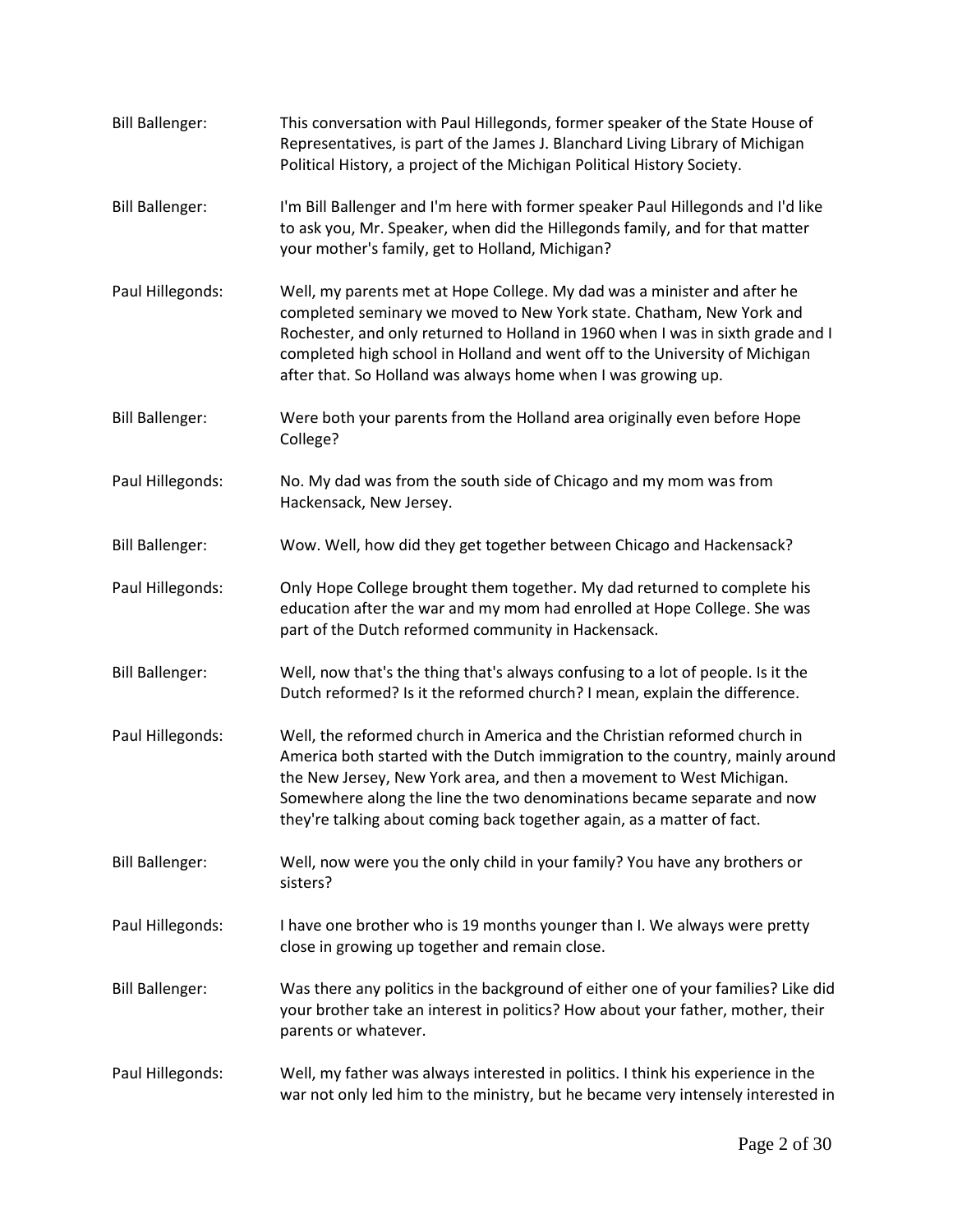|                        | politics. I remember once he dragged me out of the basement where I was<br>practicing with a rock band I was in to watch the Winston Churchill funeral and<br>he talked about the importance of Winston Churchill during the World War II<br>era. It wasn't just an interest that he had in history. It was very much a feeling<br>that politics was important. It probably was one reason I decided to run for<br>president of the junior high school in Holland and started becoming engaged in<br>politics through student council. |
|------------------------|----------------------------------------------------------------------------------------------------------------------------------------------------------------------------------------------------------------------------------------------------------------------------------------------------------------------------------------------------------------------------------------------------------------------------------------------------------------------------------------------------------------------------------------|
| <b>Bill Ballenger:</b> | So you were kind of interested in politics at an early age yourself, at least<br>student council politics and because of your father's interest. He never really<br>acted on it in terms of being a candidate himself, he just took a very active<br>interest in following politics.                                                                                                                                                                                                                                                   |
| Paul Hillegonds:       | He did and I think probably I was a product of the John F. Kennedy era, which<br>was inspiring and engaging for young people. My dad, after he served five years<br>in a church in Holland, became chaplain at Hope College during the Vietnam era.<br>So while he never ran for office, he was on a college campus during a very<br>intense political era. I subsequently attended the University of Michigan and<br>couldn't help but be interested, engaged in politics given all that was happening<br>on campus at the time.      |
| <b>Bill Ballenger:</b> | Were you active in campus politics at the University of Michigan at all?                                                                                                                                                                                                                                                                                                                                                                                                                                                               |
| Paul Hillegonds:       | On the margins. I attended, for example, the Chicago Convention as a protester.                                                                                                                                                                                                                                                                                                                                                                                                                                                        |
| <b>Bill Ballenger:</b> | This was which convention?                                                                                                                                                                                                                                                                                                                                                                                                                                                                                                             |
| Paul Hillegonds:       | The 1968 Convention.                                                                                                                                                                                                                                                                                                                                                                                                                                                                                                                   |
| <b>Bill Ballenger:</b> | The Democratic Convention. Okay.                                                                                                                                                                                                                                                                                                                                                                                                                                                                                                       |
| Paul Hillegonds:       | The Democratic Convention. Yes. That was my first convention and I was there<br>for Eugene McCarthy in Grant Park. That was my first convention experience.                                                                                                                                                                                                                                                                                                                                                                            |
| <b>Bill Ballenger:</b> | So you consider yourself a Democrat at that point?                                                                                                                                                                                                                                                                                                                                                                                                                                                                                     |
| Paul Hillegonds:       | I was more interested in what was going on in the Democratic Party at the time.<br>Yes. I can't say I was strongly involved in either party. What helped to define the<br>direction I suppose I took was I became an intern in the first Washington<br>Internship Program that U of M sponsored and ended up working in Marvin<br>Esch's office between my junior and senior years.                                                                                                                                                    |
| <b>Bill Ballenger:</b> | Congressmen from Ann Arbor, Republican.                                                                                                                                                                                                                                                                                                                                                                                                                                                                                                |
| Paul Hillegonds:       | Republican.                                                                                                                                                                                                                                                                                                                                                                                                                                                                                                                            |
| <b>Bill Ballenger:</b> | So that converted you to become a Republican?                                                                                                                                                                                                                                                                                                                                                                                                                                                                                          |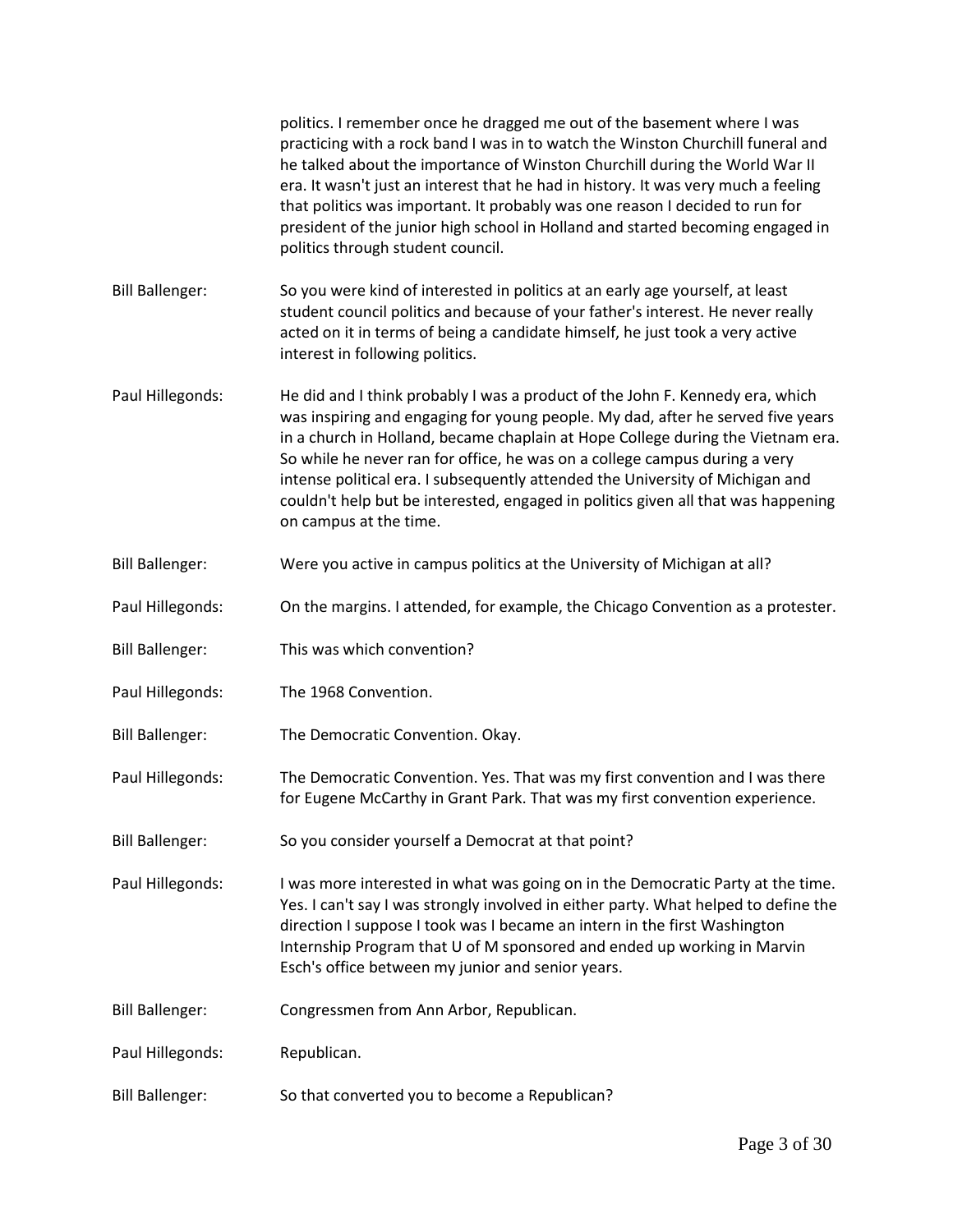| Paul Hillegonds:       | You know, again, I don't think I had a strong allegiance and Marvin Esch was a<br>very moderate Republican. I liked his politics and that led to a job after I<br>graduated from the U of M in a Republican office, mainly because Marvin Esch's<br>staff helped me land a job in Phil Ruppe's office.                                                                                                                                                                                                                                                                          |
|------------------------|---------------------------------------------------------------------------------------------------------------------------------------------------------------------------------------------------------------------------------------------------------------------------------------------------------------------------------------------------------------------------------------------------------------------------------------------------------------------------------------------------------------------------------------------------------------------------------|
| <b>Bill Ballenger:</b> | So you graduated from the University of Michigan in?                                                                                                                                                                                                                                                                                                                                                                                                                                                                                                                            |
| Paul Hillegonds:       | 1971.                                                                                                                                                                                                                                                                                                                                                                                                                                                                                                                                                                           |
| <b>Bill Ballenger:</b> | In '71.                                                                                                                                                                                                                                                                                                                                                                                                                                                                                                                                                                         |
| Paul Hillegonds:       | Yes.                                                                                                                                                                                                                                                                                                                                                                                                                                                                                                                                                                            |
| <b>Bill Ballenger:</b> | And so you immediately went to Phil Ruppe's office in Washington? He was a<br>Republican Congressman from the Upper Peninsula, a moderate Republican like<br>Marv Esch.                                                                                                                                                                                                                                                                                                                                                                                                         |
| Paul Hillegonds:       | Yes.                                                                                                                                                                                                                                                                                                                                                                                                                                                                                                                                                                            |
| <b>Bill Ballenger:</b> | And so you worked in that office what, about three years?                                                                                                                                                                                                                                                                                                                                                                                                                                                                                                                       |
| Paul Hillegonds:       | I actually worked there seven and a half years. I started out as his legislative<br>assistant. Three years into the job, the administrative assistant, now called chief<br>of staff, there left his position and Phil asked me to run his office and so I<br>essentially served as his chief of staff for about four and a half years.                                                                                                                                                                                                                                          |
| <b>Bill Ballenger:</b> | Well, so you were there during the latter stages of the Nixon Administration<br>through Watergate?                                                                                                                                                                                                                                                                                                                                                                                                                                                                              |
| Paul Hillegonds:       | I was.                                                                                                                                                                                                                                                                                                                                                                                                                                                                                                                                                                          |
| <b>Bill Ballenger:</b> | And the Ford Administration?                                                                                                                                                                                                                                                                                                                                                                                                                                                                                                                                                    |
| Paul Hillegonds:       | Yes a couple years of Carter.                                                                                                                                                                                                                                                                                                                                                                                                                                                                                                                                                   |
| <b>Bill Ballenger:</b> | And into the Jimmy Carter Administration. What was your impression of<br>Washington at that time? And by the way, why didn't you stay in Washington? I<br>don't think you've ever returned.                                                                                                                                                                                                                                                                                                                                                                                     |
| Paul Hillegonds:       | I never have. I loved working on Capital Hill and I respected greatly, both Marvin<br>Esch and Phil Ruppe. They were pragmatic, very focused on policy and<br>represented very different districts, the Upper Peninsula and Ann Arbor are very<br>different but very independent districts in a way. They really had to pay<br>attention to both sides of the aisle and the independent electorate and that<br>probably shaped some of their own interests. I really felt after a while that being<br>on a congressional staff indefinitely made you more of an observer of the |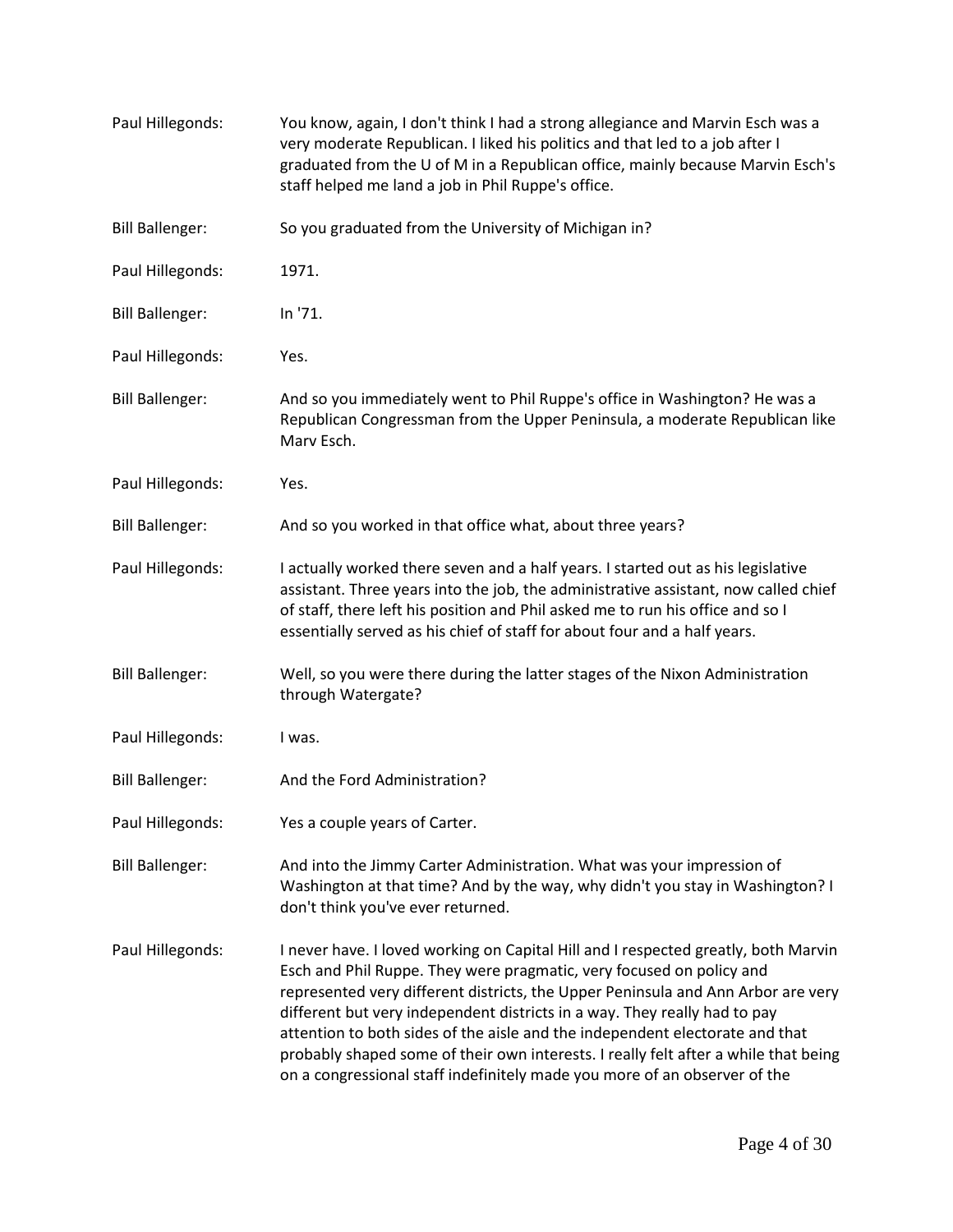process as opposed to being directly involved, unless you were on committee staff helping to write legislation.

- Paul Hillegonds: So when I received a call from the then chair of the Ottawa County Republican Party, Jim Dressel, asking me if I would consider running in an open seat at the same time he had decided to run for office just north of the district that I ran in, I was intrigued and I went home to explore the idea. Holland still had many old friends of the family and they encouraged me to run. I knew it would be a crowded primary, but I decided I'm going to take a leave of absence from the Washington staff. Phil was very supportive of that and I spent basically six months going door to door, which was the only way I could have won that seat given that I had been at U of M for four years and then away in Washington for another seven and a half.
- Bill Ballenger: Well, lots of times people who work on congressional staffs in Washington, or let's say for a congressman but work at a district office, they build up a real relationship with the district. But here you had been absent, as you say all that time. That must have been tough coming back and like immersing yourself in an area where you've kind of felt maybe I'm a little out of touch here. I haven't been here.
- Paul Hillegonds: It was, but through the work I had done for Phil and you will recall that I was going to have to make a change away from Phil's staff if I hadn't returned home because he was prepared to run for the Senate.
- Bill Ballenger: For the Senate.
- Paul Hillegonds: Until Bob Griffin decided to run.
- Bill Ballenger: That's right. That's right.
- Paul Hillegonds: But I, in the process of his exploring the Senate race, I became well acquainted with the Republican Party in Michigan, including Keith Hartwell who used to work for Marv Esch. Was then executive director of the party and Keith really helped shepherd me around Lansing and while the party had to stay neutral in my primary, they certainly provided a lot of good advice and I think gave a lot of comfort to local Republicans who didn't know me that well.
- Bill Ballenger: You said when you were in Washington you kind of felt like even though you were running the congressman's office, you were more like an observer, but you really developed a passion fire in the belly, so to speak, to actually be a legislator yourself and you decided this is something I really want to do. What was it that really made you feel like it's not enough to just be around an elected legislator and help him, I want to actually be a legislator.
- Paul Hillegonds: Well, I spent a lot of time observing both Marv Esch and Phil Ruppe in their committee work and really did have a passion for policy making as opposed to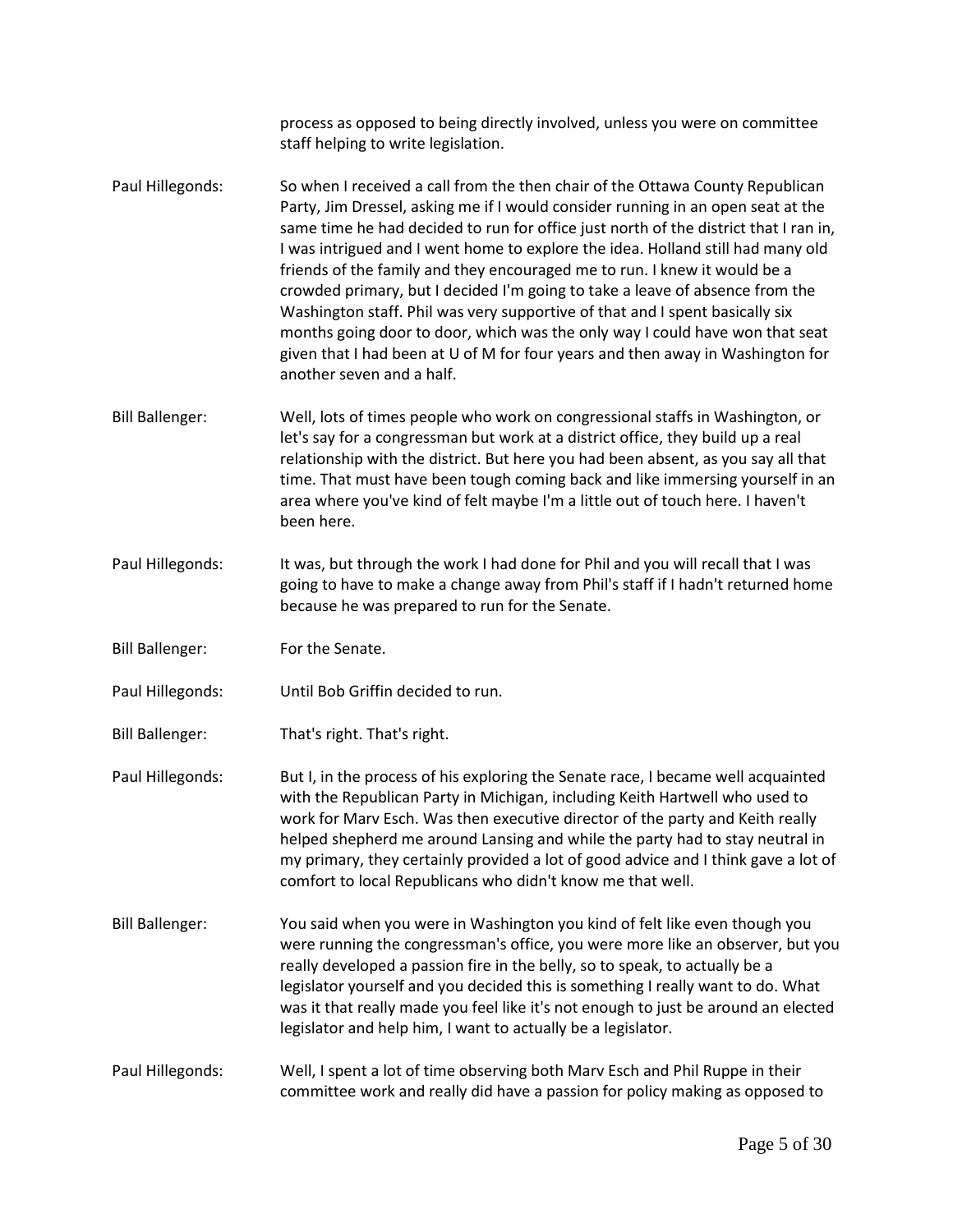|                        | the campaigns. I ended up running a couple of Phil's campaigns, would take a<br>leave and go back to the Upper Peninsula, but my passion was around policy.<br>And it's interesting when I spent a little time in Lansing, when Phil was exploring<br>the Senate race, I had a gut feeling that I would enjoy Lansing much more than<br>Washington because you were closer to home. The policymaking in a way was<br>less academic and more real for people. I felt it was of a scale where you really<br>could make a difference on policymaking. So it was that attraction to Lansing, I<br>think, which caused me to think about running for office and I never really had<br>much interest in returning to Washington to do policymaking there.                                                                            |
|------------------------|--------------------------------------------------------------------------------------------------------------------------------------------------------------------------------------------------------------------------------------------------------------------------------------------------------------------------------------------------------------------------------------------------------------------------------------------------------------------------------------------------------------------------------------------------------------------------------------------------------------------------------------------------------------------------------------------------------------------------------------------------------------------------------------------------------------------------------|
| <b>Bill Ballenger:</b> | Well now your big race was winning the Republican primary. You said you had<br>five opponents?                                                                                                                                                                                                                                                                                                                                                                                                                                                                                                                                                                                                                                                                                                                                 |
| Paul Hillegonds:       | Five opponents.                                                                                                                                                                                                                                                                                                                                                                                                                                                                                                                                                                                                                                                                                                                                                                                                                |
| <b>Bill Ballenger:</b> | And once you won that, I have got to say to anybody watching this, it's no<br>surprise that that was a pretty heavily Republican district. So you didn't have<br>too much trouble in November.                                                                                                                                                                                                                                                                                                                                                                                                                                                                                                                                                                                                                                 |
| Paul Hillegonds:       | Incredibly that first race, I had five opponents in the primary and no opponent in<br>the general.                                                                                                                                                                                                                                                                                                                                                                                                                                                                                                                                                                                                                                                                                                                             |
| <b>Bill Ballenger:</b> | No opponent in the general.                                                                                                                                                                                                                                                                                                                                                                                                                                                                                                                                                                                                                                                                                                                                                                                                    |
| Paul Hillegonds:       | Open seat.                                                                                                                                                                                                                                                                                                                                                                                                                                                                                                                                                                                                                                                                                                                                                                                                                     |
| <b>Bill Ballenger:</b> | We can't get any easier than that. So, okay you're elected and let me just ask<br>you about those first eight years you spent in the State House, four two year<br>terms. Your district changed slightly under reapportionment beginning in 1982,<br>but not much. I think the basis of it was really Allegan County with little pieces<br>of attached counties, either Ottawa or Van Buren or maybe Barry, but you were<br>in the minority in the State House. That's one thing that you shared with Mr.<br>Ruppe and Mr. Esch in Mr Washington. They were in the minority. What was it<br>like serving at that time in the minority in the State House in Lansing and they<br>had been in the minority at that point since 1968. So you might have begun to<br>feel like, "Hey, are we ever going to get the majority back?" |
| Paul Hillegonds:       | It actually, if I recall the numbers and you probably know better than I, but that<br>first election in 1978, Bill Milliken won the state comfortably as I recall.<br>Interestingly in Allegan County, the base of my district, he only carried the<br>county with 53% of the vote and that was about the strength of the pro-life<br>movement and there was a prison controversy. He wanted to locate a prison in<br>Saugatuck, but at the same time he was winning comfortably. The Democrats I<br>believe had a 70/40 margin in the House.                                                                                                                                                                                                                                                                                  |
| <b>Bill Ballenger:</b> | Yes, I remember that. One of their biggest majorities ever.                                                                                                                                                                                                                                                                                                                                                                                                                                                                                                                                                                                                                                                                                                                                                                    |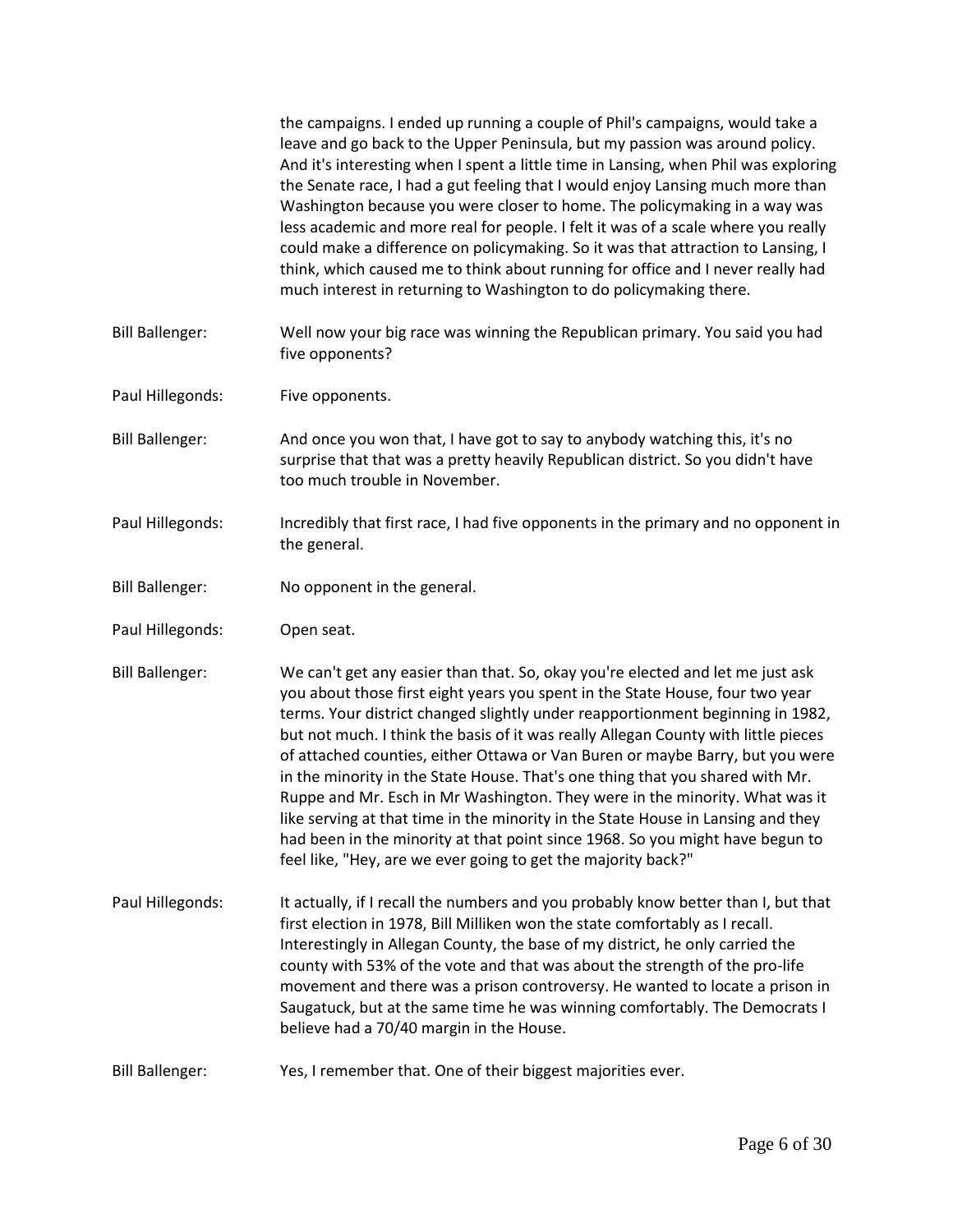Paul Hillegonds: So when I first entered it was important that we have leadership that was focused on policy and Bill Bryant who was our minority leader, really did encourage us not just to oppose the majority, but to come up with our own ideas about policies that should be enacted. So he assigned, what we were called the three musketeers, but Jim Dressel, and Paul Henry from Grand Rapids, and myself to a worker's compensation reform task force. Bill Ballenger: The West Michigan Mafia. Paul Hillegonds: The West Michigan Mafia, but essentially that was the seeds of something I did as leader later on. It was a task force that traveled the state, held hearings and came up with policy recommendations on worker's compensation. I ended up being appointed to the Labor Committee and I go into this because even though we were in such a small minority, I had the opportunity in the first couple of terms to get deeply engaged in negotiation over worker's compensation and unemployment insurance reforms that the governor, Bill Milliken, was pushing for. So those negotiations ultimately resulted in laws and as frustrating as it was to be in the minority, I was engaged in policy making that was part of a majority agenda. Bill Ballenger: Well, did you feel that the Democratic majority in the house at that time, even though they could have just rolled over you and dismissed anything you said or thought because you were a minority Republican, that they really paid attention to you and that they did work with you? Paul Hillegonds: They wouldn't have but for Bill Milliken. Bill Milliken helped to drive the legislative agenda and he, I think, helped create a climate in Lansing. It's not that we didn't have bitter partisan wars at times, but he did bring leaders from both sides of the aisle to the table and insisted on bipartisan policymaking. With Bill Ryan and Bobby Crim was speaker when I first entered the house, you had leadership and Bob Vanderlinden in the Senate that worked comfortably together with our minority leadership. Bill Ballenger: Okay. So Bill Bryant is House Republican leader I think for your first four years. Then I think Mike Bush from Saginaw was the leader for the next four years. Did things change then? You had one election in 1984, which was pretty close. I think it was 57/53. There was an attempted coup by a maverick Democrat banding with Republicans. It didn't quite work out but what changed, if anything, there? Was it just pretty much more of the same with you all pretty much in a downtrodden minority? Paul Hillegonds: Yeah. Actually you may recall that I actually ran against Mike for minority leader in 1984 and that was really about differences within our caucus that he had merged over reapportionment, redistricting and kind of the frustration that we were not as proactive on policy and there were a lot of budget deals being cut that were frustrating to a faction of the caucus. So while I would say Democrats and Republicans worked pretty well together, there were philosophical differences within the Republican Party about how the minority should behave.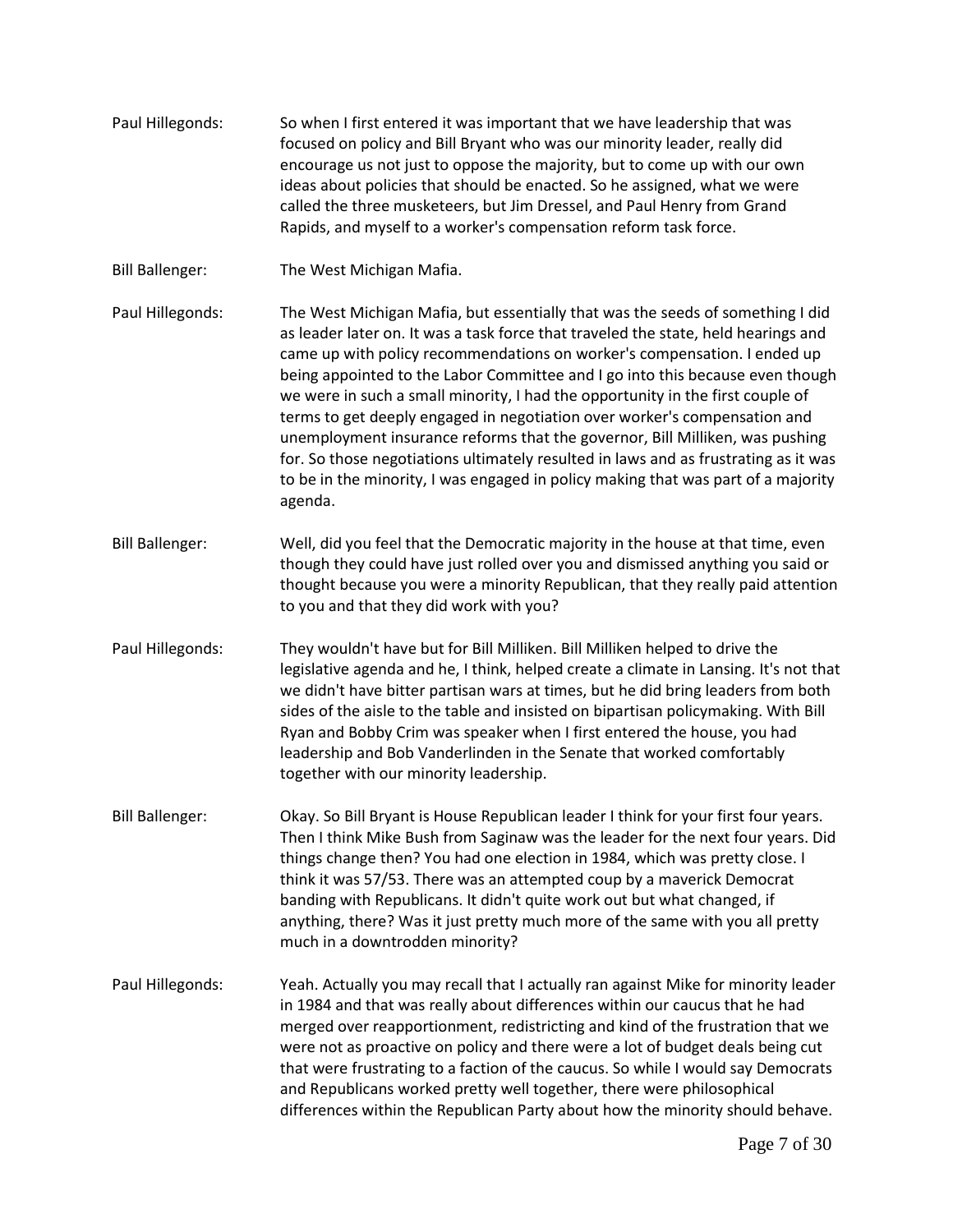- Bill Ballenger: Did you feel that your faction in the House Republican caucus wanted to be a little bit more aggressive against the Democrats than what Mike Bush was doing?
- Paul Hillegonds: Yeah, it's the old divide that, I don't know if it exists today still between kind of the appropriations part of the caucus, which was more interested in just getting budget deal's done and kind of the-
- Bill Ballenger: Spending money.
- Paul Hillegonds: Yeah, the standing committee side, the policy committee side of the caucus that really was more interested in more aggressive policy making. The best thing that could've happened to me that I was defeated in that effort because really my base of support was also more conservative faction of the caucus and I don't think I would have been a comfortable leader had I defeated Mike.
- Bill Ballenger: Yeah. So then I think he decided to leave the legislature at the end of '86. You were elected leader and you began a six year period when you were in the minority as the leader, but still without getting the majority. So what did you put in place? What happened between '86 and '92? By the way, there was a momentous election in the middle of that, 1990 where John Engler came in as governor defeating Jim Blanchard. What happened during that time?
- Paul Hillegonds: That was actually a very fulfilling chapter for me and I view the first part of my time in the legislature as an active committee member on labor, and Taxation Committee, and was a champion of sunset legislation and so was very engaged in policy making. As a minority leader, my main goal was to rid our caucus of minority mentality, which is how I viewed our tendency, after being in the minority for so many years a couple of decades, to simply feel comfortable opposing what the majority would propose and now really have many ideas of our own that we stood for.
- Paul Hillegonds: I give a lot of credit to Frank Fitzgerald, who was on our leadership team and Vic Kraus who really initiated the idea when I first became leader of let's set up a series of policy task forces. It was Vic's idea to not just have the leadership say, "Here are the politically attractive issues that we ought to address." His idea was let's get our very diverse caucus together, because we did have philosophical differences, hear from our members what are the policies, the vision for the state that excite them and let's put their passions to work on these task forces.
- Paul Hillegonds: That's what happened and over that six year period we had 24 task force reports with engaged Republican members pursuing what interested them and the results sometimes surprised me greatly. When a group of members, including a number of our women members said, "We need to address childcare," I thought, "Our caucus will never come together on childcare policy. It would require more spending of money, philosophical difference over that."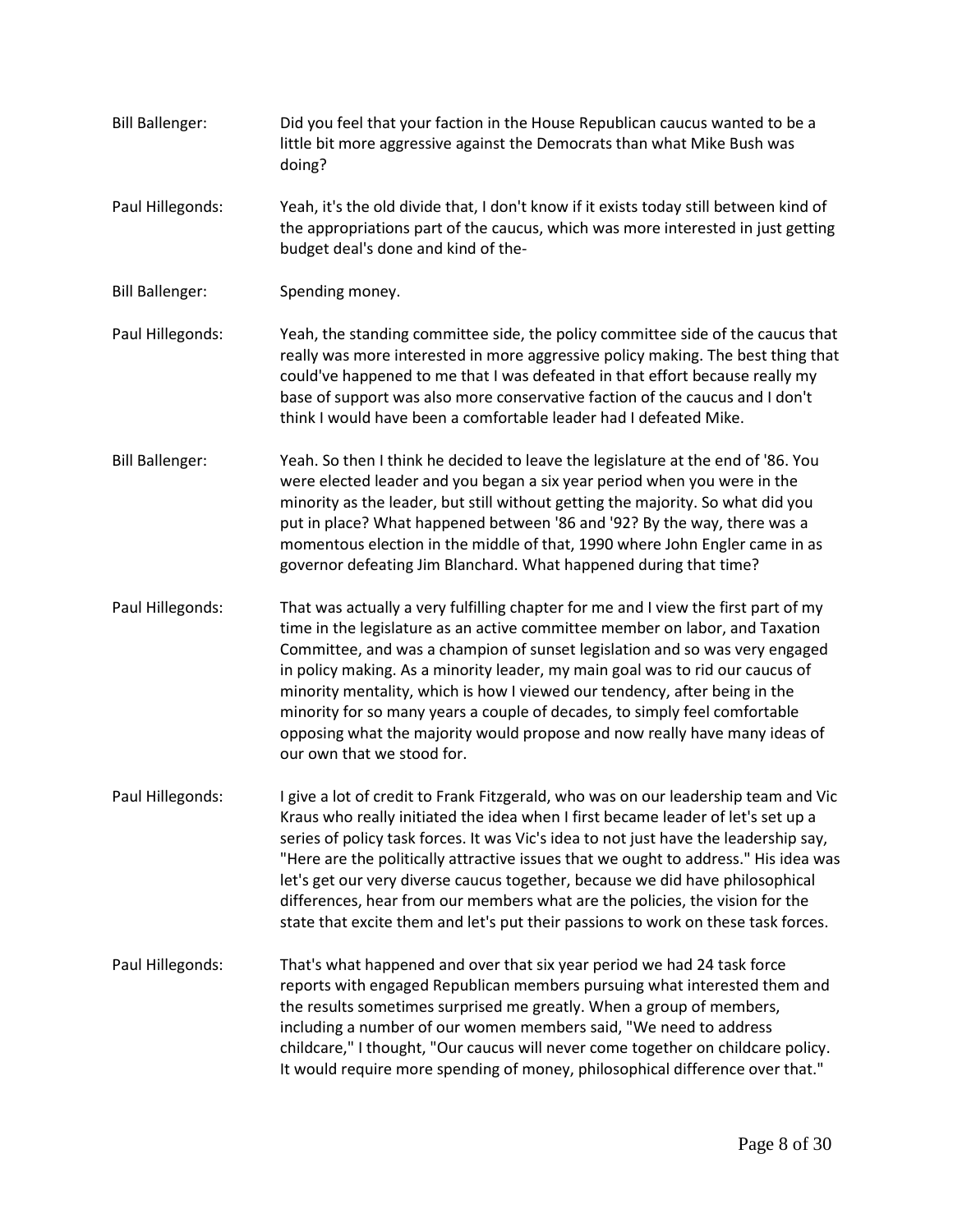Instead, this group came together looking at best practices in the private sector, existing tax credits and how can we promote childcare in the state. Paul Hillegonds: And it brought the caucus together and that's just one example where we stood for something and while it was ultimately a reapportionment map that would allow us to win a majority, I'm convinced if we hadn't shed our minority mentality and started to act like a majority, we never would have gotten there. Bill Ballenger: Yeah. You got a lot of favorable publicity about those task forces too while they were held, and as you say, without them the only place that Republicans were meeting was always in committees with Democrats where they were in the minority and didn't have the input that they did under your structure. Paul Hillegonds: Well, and the interesting thing, Bill, was that as we produced these reports, instead of just stewing about the fact that the bills that we would introduce would never get heard, our members started to go to work working with Democrats on amendments to their bills. That started to make a difference. With our small numbers, we did start to have more of an impact on policy making when we didn't have the help of a Republican governor because Jim Blanchard was governor for most of that period. Bill Ballenger: Let me ask you a couple of questions that could relate to the time we've just been discussing from '78 to '92 or even thereafter. I'm just curious because it's come up recently in the Michigan legislature, particularly in the State House. That is number one, how was the issue of like two thirds majority vote immediate effect handled in the house while you were there? Whether you were in the minority or the majority, and that's very important because one lever of power that the minority controls you, the Republicans, is if you have greater than a third of the membership of the House, you can stop any bill from getting immediate effect if you all hang together. Bill Ballenger: Supposedly the constitution seems to demand a record roll call if it's requested by the minority or anybody on immediate effect. Now there's been a big controversy over that. I'm not going to go into it here, but how was this handled during the time you were in the House? Was there ever a question by either side, Republican, Democrat, majority, minority, that they were being steamrollered by the party that held the gavel in the speaker's chair and wouldn't recognize them to have an immediate effect vote held and just gaveled some bill through? Paul Hillegonds: Yeah. As I recall, both when we were the minority and the majority, there were instances, not too many, where the minority would challenge immediate effect. After being ignored a few times by the majority when the hands went up, as I recall, both we as a minority and the Democrats as a minority would circulate a list or a piece of paper and people would sign their names and get it up to the clerk and-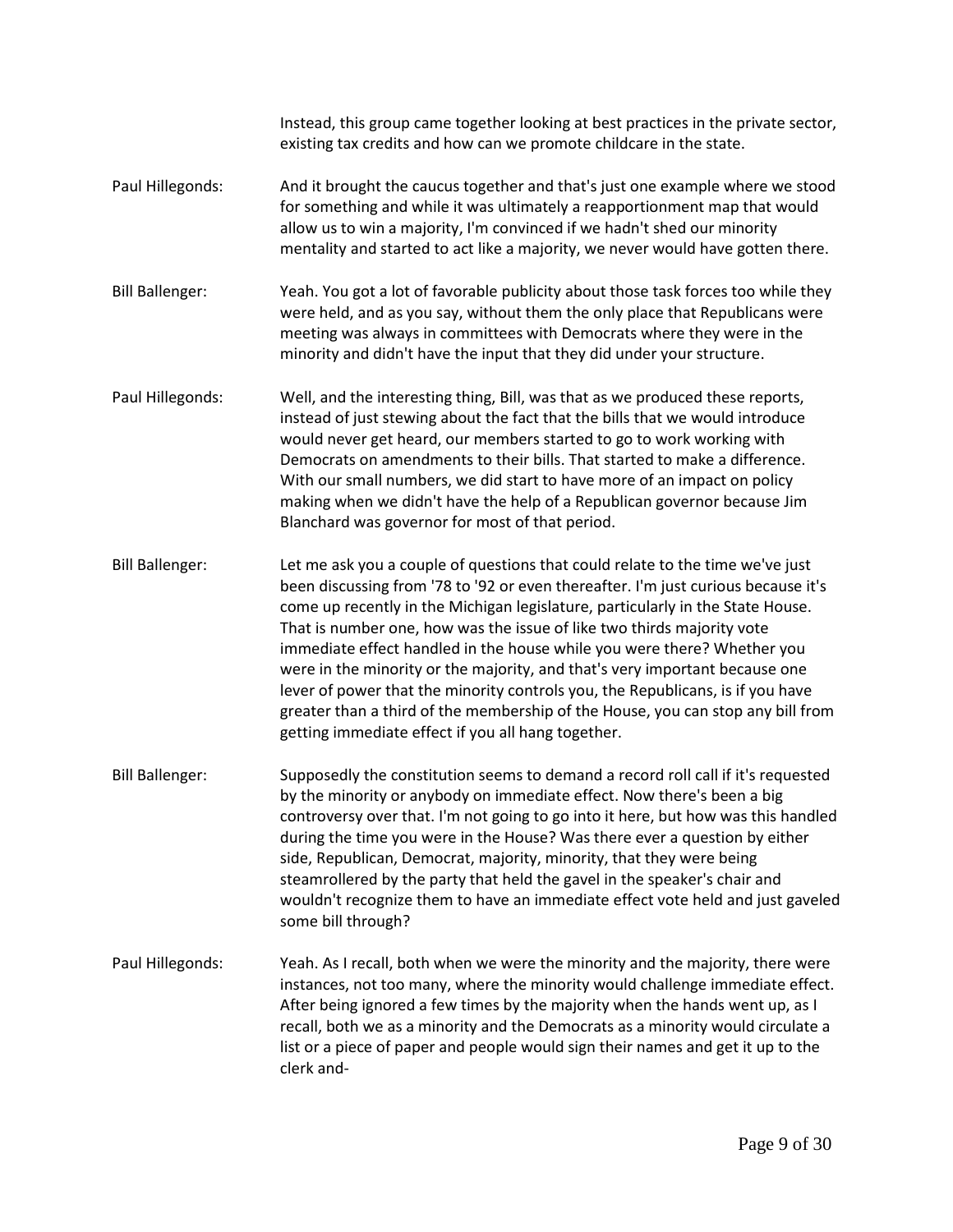| <b>Bill Ballenger:</b> | Did they have the paper all signed ready to go? You'd have to get it up pretty<br>fast.                                                                                                                                                                                                                                                                                                                                                                                                                                                                                                                                                                  |
|------------------------|----------------------------------------------------------------------------------------------------------------------------------------------------------------------------------------------------------------------------------------------------------------------------------------------------------------------------------------------------------------------------------------------------------------------------------------------------------------------------------------------------------------------------------------------------------------------------------------------------------------------------------------------------------|
| Paul Hillegonds:       | They'd have to get it up first and very fast. I think honestly it didn't happen very<br>often, but I think both sides when they needed to get immediate effect, found<br>ways to-                                                                                                                                                                                                                                                                                                                                                                                                                                                                        |
| <b>Bill Ballenger:</b> | And it worked? It worked.                                                                                                                                                                                                                                                                                                                                                                                                                                                                                                                                                                                                                                |
| Paul Hillegonds:       | It worked sometimes and other times I think it was ignored.                                                                                                                                                                                                                                                                                                                                                                                                                                                                                                                                                                                              |
| <b>Bill Ballenger:</b> | You mean they'd lose the paper? They wouldn't recognize the paper? Well,<br>okay.                                                                                                                                                                                                                                                                                                                                                                                                                                                                                                                                                                        |
| Paul Hillegonds:       | So it wasn't a hard and fast, but I don't think it's the issue that it is today. I don't<br>think immediate effect as a tool was used. As I recall, some of the rule issues<br>that we wanted to change when we became a majority one, we were upset that<br>the board would be held open so long and we wanted to put a time limit on the<br>board. We violated our own aspirations when we became majority, but there<br>weren't many instances when we kept the board open longer than the five<br>minutes.                                                                                                                                           |
| <b>Bill Ballenger:</b> | I hate to say it's been violated many times since you were there. They've<br>reverted to their old behavior, but you're basically saying the supposition of the<br>majority in the chair on most questions of immediate effect was, "We're going<br>to give this bill immediate effect," and they would kind of gavel it through and<br>you would really have to work as a minority to get their attention.                                                                                                                                                                                                                                              |
| Paul Hillegonds:       | Yeah.                                                                                                                                                                                                                                                                                                                                                                                                                                                                                                                                                                                                                                                    |
| <b>Bill Ballenger:</b> | And if they wouldn't recognize your raised hands, you get the paper up there,<br>and hope that you can shame them into holding a vote.                                                                                                                                                                                                                                                                                                                                                                                                                                                                                                                   |
| Paul Hillegonds:       | Right. Right.                                                                                                                                                                                                                                                                                                                                                                                                                                                                                                                                                                                                                                            |
| <b>Bill Ballenger:</b> | So, periodically it was an issue.                                                                                                                                                                                                                                                                                                                                                                                                                                                                                                                                                                                                                        |
| Paul Hillegonds:       | Yes.                                                                                                                                                                                                                                                                                                                                                                                                                                                                                                                                                                                                                                                     |
| <b>Bill Ballenger:</b> | What about speaking privileges on the floor? Were there instances over time,<br>either Republican, Democrat, minority, majority, where people were muzzled? I<br>mean, in the sense that the majority just would not recognize them. Not just on<br>an ad hoc basis, but maybe they didn't like the member or maybe the member<br>had said something that they thought was insulting, and they were going to<br>punish the member. There was even one representative, who is now a lobbyist<br>in Lansing, who claims that back in 1996 he was told by the Democratic<br>Majority, this would have been in '97 I guess, we will not recognize you again. |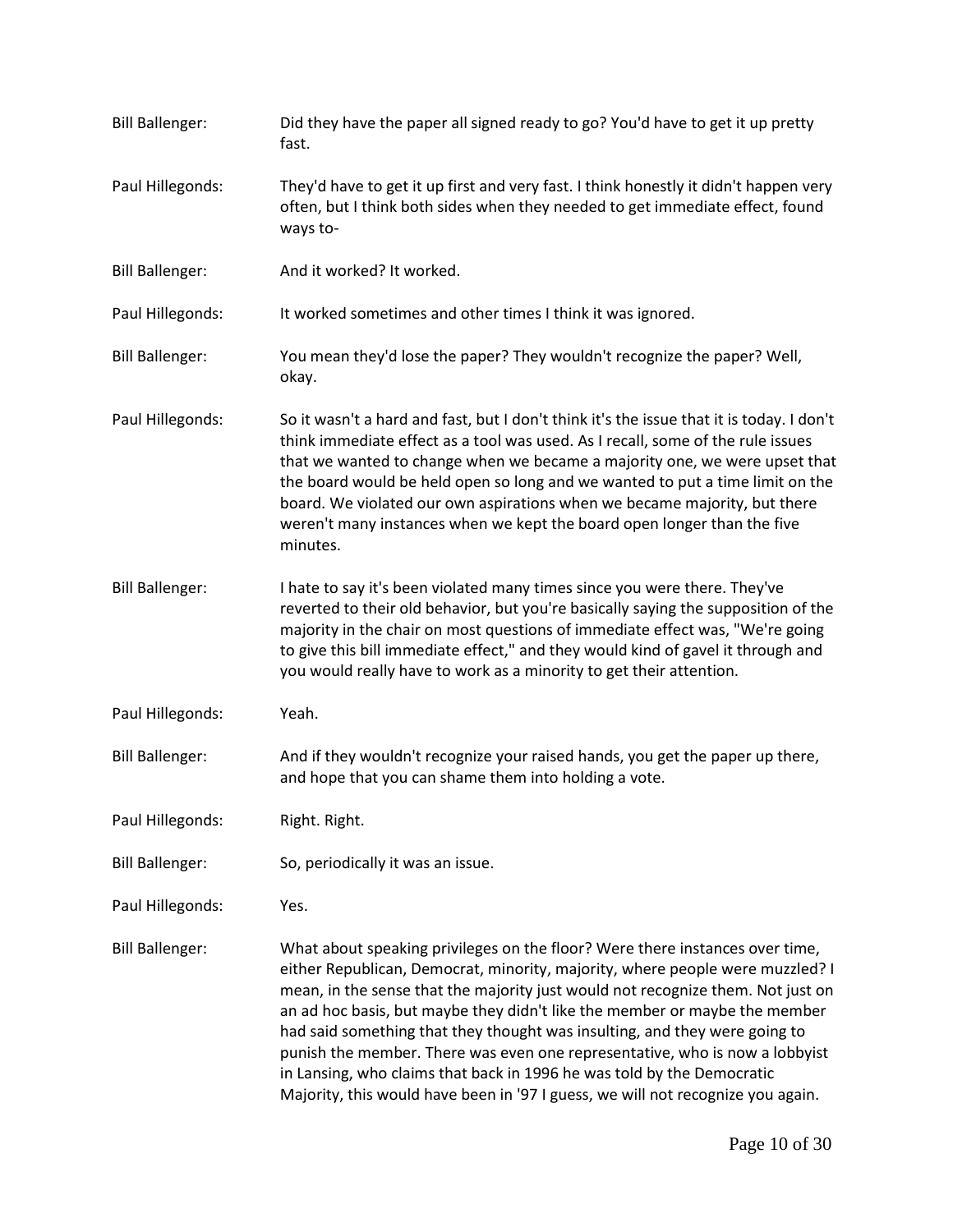| Paul Hillegonds:       | Yeah.                                                                                                                                                                                                                                                                                                                                                                                                                                                                                                                                     |
|------------------------|-------------------------------------------------------------------------------------------------------------------------------------------------------------------------------------------------------------------------------------------------------------------------------------------------------------------------------------------------------------------------------------------------------------------------------------------------------------------------------------------------------------------------------------------|
| <b>Bill Ballenger:</b> | He claims he was never recognize again, the rest of the session. Did that<br>behavior happen when you were there?                                                                                                                                                                                                                                                                                                                                                                                                                         |
| Paul Hillegonds:       | No. I don't recall where we would have unwritten rules that certain members<br>wouldn't be recognized. There were members that wanted to speak on every<br>budget bill with many amendments, and that was as much a problem for us.<br>When we were a majority we had a conservative faction that wanted to oppose<br>our own budgets, so we would tend to restrict the number of amendments they<br>could speak to through informal agreement, but we never muzzled members.<br>The toughest speaker in my experience was Gary Owen who- |
| <b>Bill Ballenger:</b> | Democratic speaker between '82 and '88.                                                                                                                                                                                                                                                                                                                                                                                                                                                                                                   |
| Paul Hillegonds:       | Democratic speaker. Yes. When some of our more conservative members<br>consistently opposed budgets and offered amendments, he in fact when<br>Republicans were finally granted a second staff person in their offices, denied<br>that second staff person to three or four of our members, and that was his way<br>of muzzling.                                                                                                                                                                                                          |
| <b>Bill Ballenger:</b> | Margaret O'Connor was one that I remember.                                                                                                                                                                                                                                                                                                                                                                                                                                                                                                |
| Paul Hillegonds:       | Right. Tim Walberg.                                                                                                                                                                                                                                                                                                                                                                                                                                                                                                                       |
| <b>Bill Ballenger:</b> | Yes, yes. I remember.                                                                                                                                                                                                                                                                                                                                                                                                                                                                                                                     |
| Paul Hillegonds:       | Yes.                                                                                                                                                                                                                                                                                                                                                                                                                                                                                                                                      |
| <b>Bill Ballenger:</b> | Now Congressman Walberg.                                                                                                                                                                                                                                                                                                                                                                                                                                                                                                                  |
| Paul Hillegonds:       | Yes, right.                                                                                                                                                                                                                                                                                                                                                                                                                                                                                                                               |
| <b>Bill Ballenger:</b> | Yeah. How did you get along with Gary Owen otherwise?                                                                                                                                                                                                                                                                                                                                                                                                                                                                                     |
| Paul Hillegonds:       | I think quite well. Interestingly, because of some of the policy work we did, I<br>think we had an uneasy respect for each other. We had very different styles,<br>and ultimately after he left the legislature, a friendship maybe strung. But you<br>know, we've had a very good relationship.                                                                                                                                                                                                                                          |
| Paul Hillegonds:       | Probably my most difficult relationship with another leader, was when we were<br>felling like we were getting closer to majority, and that was Lewis Dodak. It<br>didn't help that the Republicans targeted Lewis, and ultimately defeated him, in<br>the year we gained half control.                                                                                                                                                                                                                                                    |
| <b>Bill Ballenger:</b> | Well it helped when he wasn't there anymore.                                                                                                                                                                                                                                                                                                                                                                                                                                                                                              |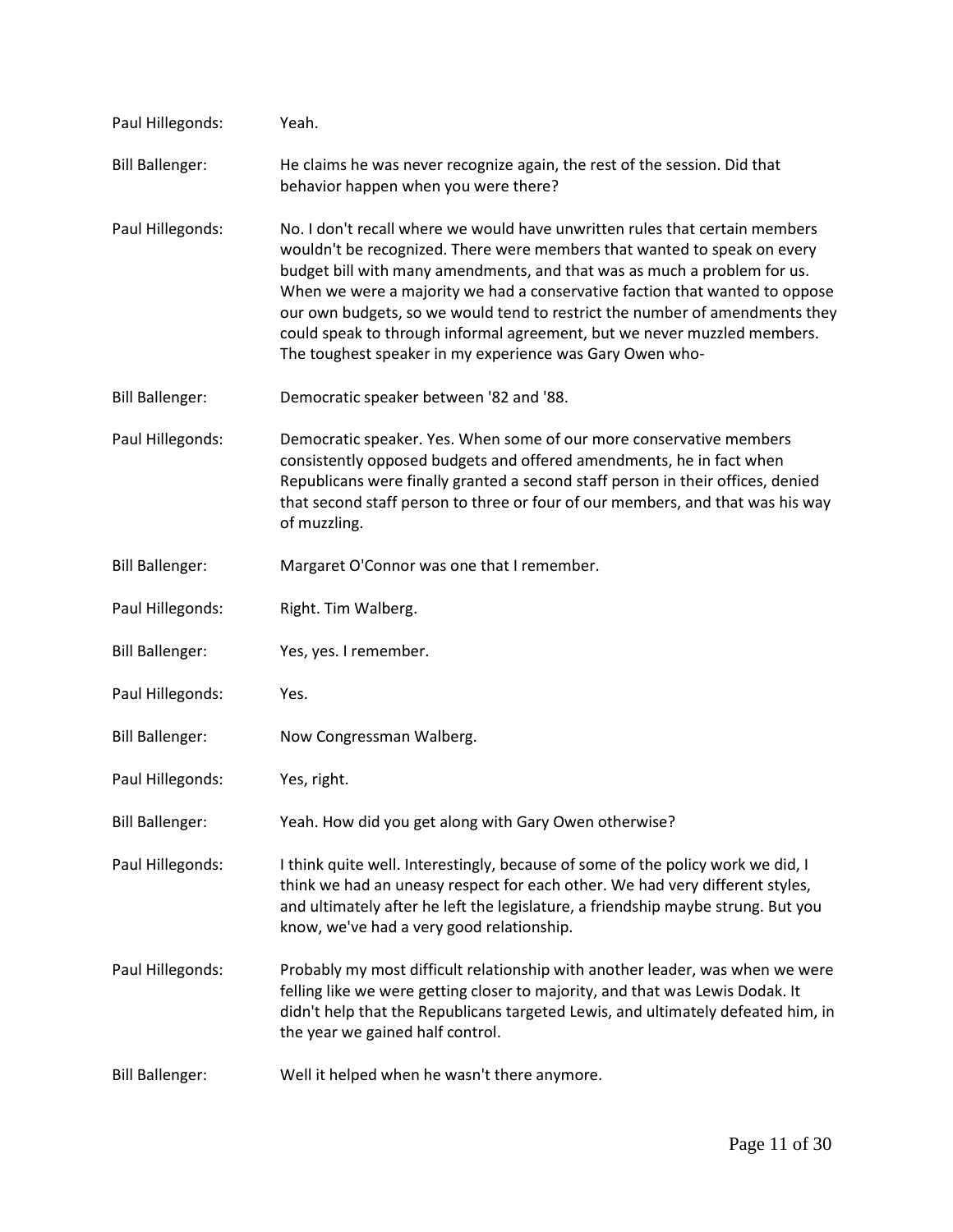| Paul Hillegonds:       | Yeah. I think shared power would have been more difficult, had Lewis won re-<br>election.                                                                                                                                                                                                                                                                                                                                                                                                                                                                                                     |
|------------------------|-----------------------------------------------------------------------------------------------------------------------------------------------------------------------------------------------------------------------------------------------------------------------------------------------------------------------------------------------------------------------------------------------------------------------------------------------------------------------------------------------------------------------------------------------------------------------------------------------|
| <b>Bill Ballenger:</b> | With him than with Curtis Hertel?                                                                                                                                                                                                                                                                                                                                                                                                                                                                                                                                                             |
| Paul Hillegonds:       | Yeah. This started with muzzling, but Lewis exercised his power. When we very<br>aggressively in the early '90s, when John Engler was having to cut budgets, we<br>were all having to sacrifice, we went after the house budget. That upset Lewis,<br>and he said, "Okay, you want to streamline the house budget? We're going to<br>do away with the minority print shop, and do all the printing through the<br>majority print shop." It resulted in the layoff of a number of our employees, and<br>really did not help relations between the two parties going into the 1992<br>election. |
| <b>Bill Ballenger:</b> | No. Yeah, looking even farther back to your first four years, Bobby Crim was a<br>speaker, right, until 1982?                                                                                                                                                                                                                                                                                                                                                                                                                                                                                 |
| Paul Hillegonds:       | Yes.                                                                                                                                                                                                                                                                                                                                                                                                                                                                                                                                                                                          |
| <b>Bill Ballenger:</b> | What was your impression of Bobby Crim, compared to let's say Gary Owen and<br>Lewis Dodak.                                                                                                                                                                                                                                                                                                                                                                                                                                                                                                   |
| Paul Hillegonds:       | Bobby was somewhere between Bill Ryan and Gary Owen in his style.                                                                                                                                                                                                                                                                                                                                                                                                                                                                                                                             |
| <b>Bill Ballenger:</b> | Yeah.                                                                                                                                                                                                                                                                                                                                                                                                                                                                                                                                                                                         |
| Paul Hillegonds:       | He could be a very tough speaker, but he did with Bill Ryan's mentorship, cared<br>a lot about policy. It was interesting because at times he would be bad cop, and<br>really go after Bill Milliken, but in the end he would work out things with Bill<br>Milliken and the Republicans.                                                                                                                                                                                                                                                                                                      |
| <b>Bill Ballenger:</b> | Yeah. Well now, Bill Ryan was still in the house, right?                                                                                                                                                                                                                                                                                                                                                                                                                                                                                                                                      |
| Paul Hillegonds:       | Yes. He chaired the tax committee.                                                                                                                                                                                                                                                                                                                                                                                                                                                                                                                                                            |
| <b>Bill Ballenger:</b> | Yeah, but he'd given up being speaker.                                                                                                                                                                                                                                                                                                                                                                                                                                                                                                                                                        |
| Paul Hillegonds:       | Right.                                                                                                                                                                                                                                                                                                                                                                                                                                                                                                                                                                                        |
| <b>Bill Ballenger:</b> | He was speaker before Bobby Crim, so you actually probably got to know Bill<br>Ryan. What was your impression of him?                                                                                                                                                                                                                                                                                                                                                                                                                                                                         |
| Paul Hillegonds:       | I loved Bill Ryan. He was totally committed to the institution. While I disagreed<br>with him on policy, more often than not, you always knew that he believed in<br>what he was championing in the way of policy. It wasn't Bill Ryan reading a<br>political poll.                                                                                                                                                                                                                                                                                                                           |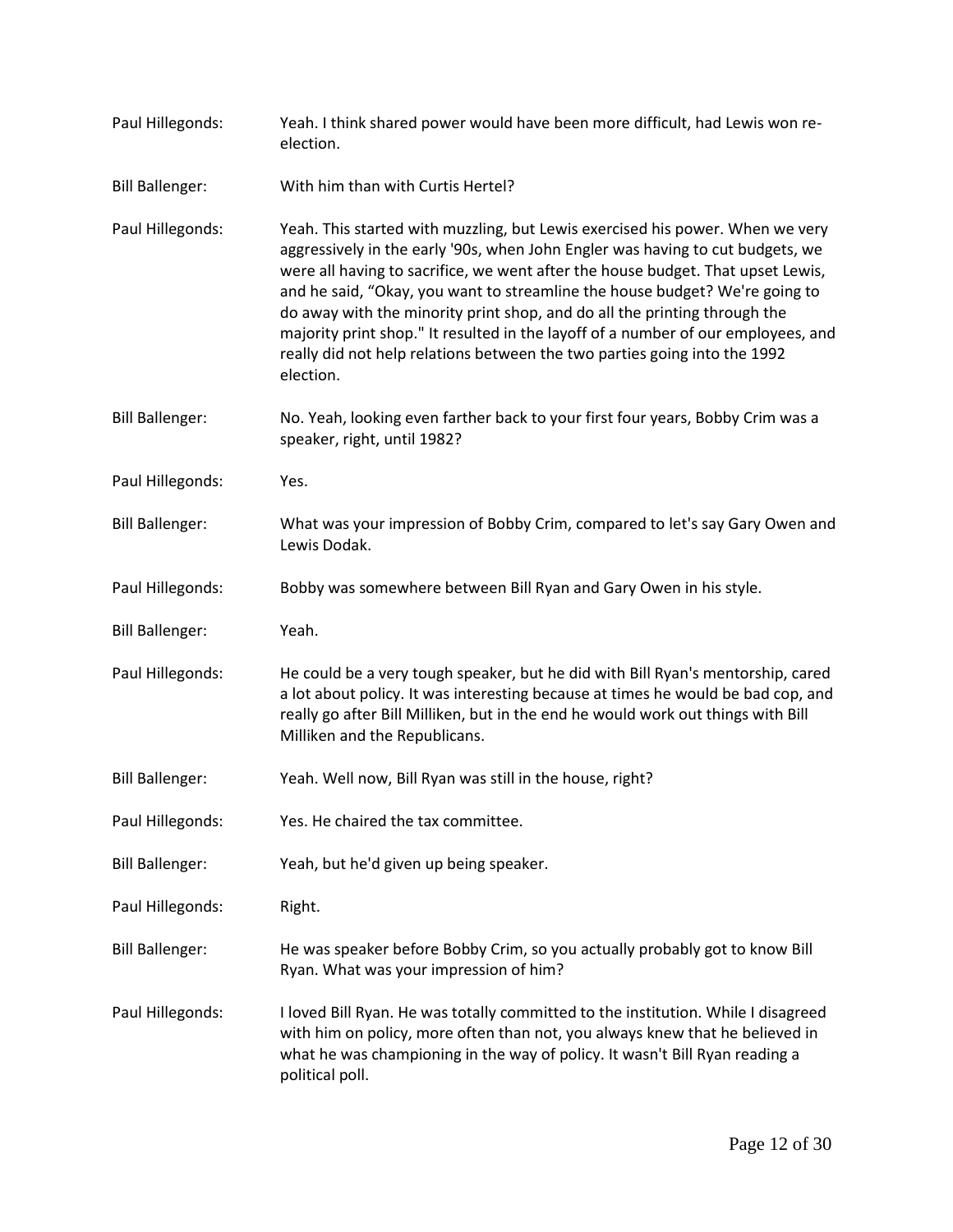| <b>Bill Ballenger:</b> | Right.                                                                                                                                                                                                                                                                                                                                                                                                              |
|------------------------|---------------------------------------------------------------------------------------------------------------------------------------------------------------------------------------------------------------------------------------------------------------------------------------------------------------------------------------------------------------------------------------------------------------------|
| Paul Hillegonds:       | He cared deeply about policy.                                                                                                                                                                                                                                                                                                                                                                                       |
| <b>Bill Ballenger:</b> | He really cared, yeah.                                                                                                                                                                                                                                                                                                                                                                                              |
| Paul Hillegonds:       | I served on his committee, when he chaired the tax committee, and I was<br>privileged to actually serve under Bill Ryan and Lynn Jondahl, both great<br>legislators. Far more liberal than I, but very focused on what they thought was<br>the best policy for the state. They did want to hear the minorities view point.<br>We didn't usually win our arguments, but we had the chance to speak and<br>negotiate. |
| <b>Bill Ballenger:</b> | Right. They were fair minded?                                                                                                                                                                                                                                                                                                                                                                                       |
| Paul Hillegonds:       | Yeah.                                                                                                                                                                                                                                                                                                                                                                                                               |
| <b>Bill Ballenger:</b> | Yeah, well okay. It's 1991, '92, you've got a house, that I think is 61 Democrats,<br>49 Republicans, something like that.                                                                                                                                                                                                                                                                                          |
| Paul Hillegonds:       | Yeah.                                                                                                                                                                                                                                                                                                                                                                                                               |
| <b>Bill Ballenger:</b> | Along comes the '92 election. You guys pick up six seats, and you tie, for the first<br>time in 24 years, you've got shared power, 55, 55 tie, with the Democrats.                                                                                                                                                                                                                                                  |
| Paul Hillegonds:       | Yeah.                                                                                                                                                                                                                                                                                                                                                                                                               |
| <b>Bill Ballenger:</b> | This provoked a session that really was pretty historic in many ways. You<br>became co-speaker. Can you go into that, and explain how that all worked out?                                                                                                                                                                                                                                                          |
| Paul Hillegonds:       | Yeah. Well, first of all, it wasn't clear how we were going to resolve this<br>problem.                                                                                                                                                                                                                                                                                                                             |
| <b>Bill Ballenger:</b> | A lot of people thought, it's just not gonna work.                                                                                                                                                                                                                                                                                                                                                                  |
| Paul Hillegonds:       | Pat Gagliardi was the floor leader under Lewis Dodak. He came up with a great<br>idea of passing a resolution in the lame duck session of '92, which said that if we<br>couldn't resolve how to share power, whoever controlled in the prior session<br>would control in the new session.                                                                                                                           |
| <b>Bill Ballenger:</b> | Yeah. I'd say that was a pretty good deal for his side. Yeah.                                                                                                                                                                                                                                                                                                                                                       |
| Paul Hillegonds:       | But when the lawyers went to work, it was decided not to pursue that.<br>Meanwhile, I was out talking with prospects on the Democratic side, whom I<br>thought might vote for a Republican speaker.                                                                                                                                                                                                                 |
| <b>Bill Ballenger:</b> | Might switch over.                                                                                                                                                                                                                                                                                                                                                                                                  |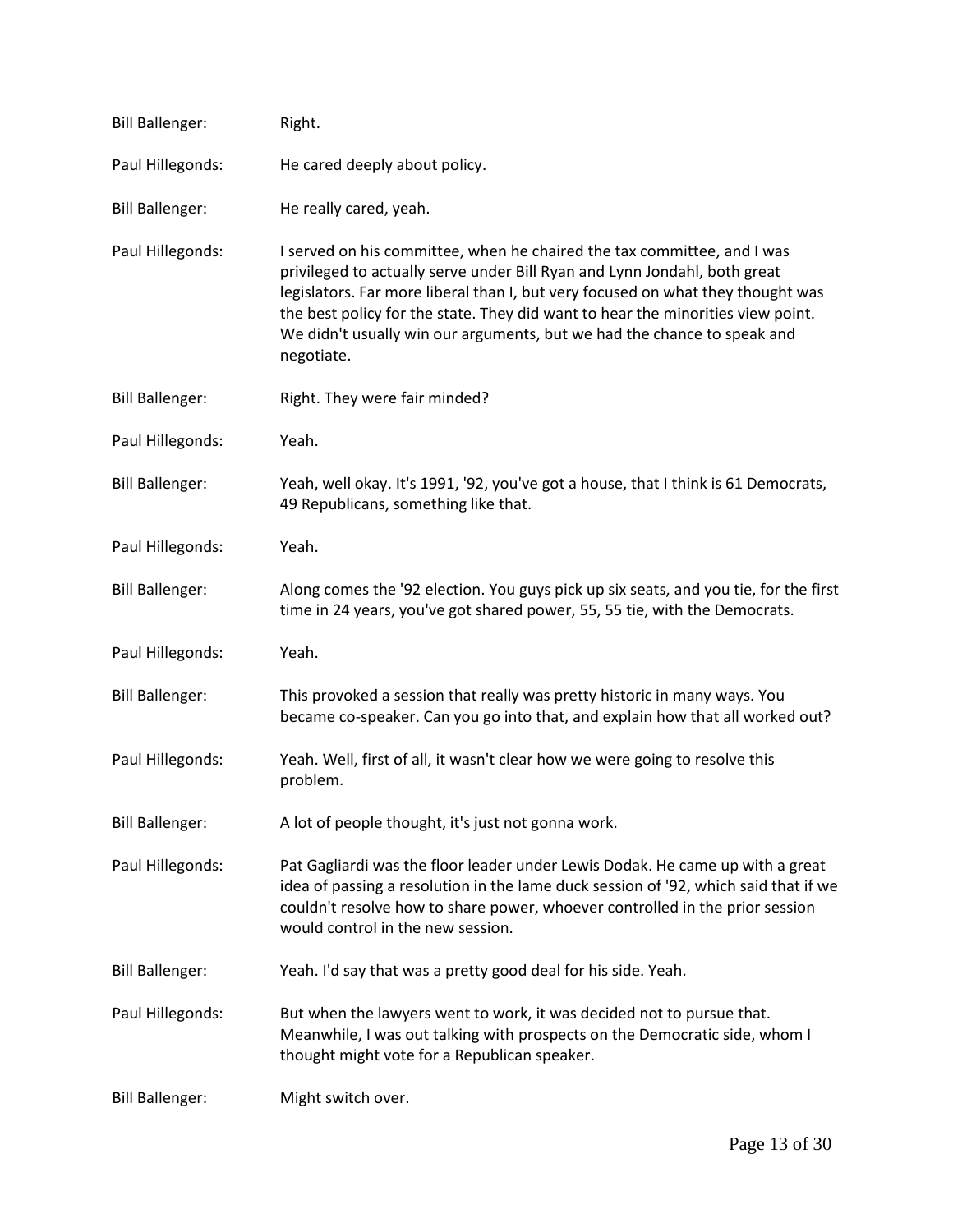Paul Hillegonds: It wasn't until December, when Dennis Muchmore, now Chief of Staff for Governor Snyder, and then Lobbyist, came to me and went to Curtis Hertel separately and said, "You know, you guys don't know each other all that well. You haven't served on the same committees, but I think you would like each other, so I'm going to set up a time when you can meet in a bar in Holt, just to get to know each other." Bill Ballenger: The Democrats had already elected Hertel to be their leader to succeed Dodak, who had been defeated. Paul Hillegonds: Yes. Right. Bill Ballenger: Okay. So you meet a bar in Holt. Paul Hillegonds: So, we met at a bar, and we got to know each other. It was probably a two hour visit, and decided that we really did need to try and figure out how to share power if we could. That resulted in intense work in late December, early January, to put together rules that would decide how we would share power. On our side, we did a lot of research. Indiana had been in a similar situation. They had decided to alternate the presiding over session every other day, which was a fiasco. Bill Ballenger: Whoa! Yeah. Paul Hillegonds: The Democrats, Curtis, suggested that we flip a coin and whoever won the toss would preside in the first year. The other side would preside in year two. We were very fearful we'd lose the coin toss, and never see majority. Really Rick Bandstra, who was our floor leader at the time, came up with the idea, let's alternate every other month on the floor. And when we presided on the floor in that month, the other party, the Democrats, would preside in the committee. So basically, you'd have a two month cycle. You would preside one month in the committee, run your bills, and then have a chance to run them on the floor, and it would be alternating two month cycles essentially. Bill Ballenger: How about the speaker? Paul Hillegonds: The speaker would be every other month. Bill Ballenger: Every other month? Okay. Paul Hillegonds: That's what we agreed to. What initially we conceived would be, well one side is going to run its agenda, first in committee and then on the floor, and then have to give up power for two months, so you'd have alternating agendas, turned out to be for the most part a lot of cooperation. In the key committees, the committee chairs started to plan the agendas together. No matter who was presiding, they quickly came to understand that no bills get out of committee if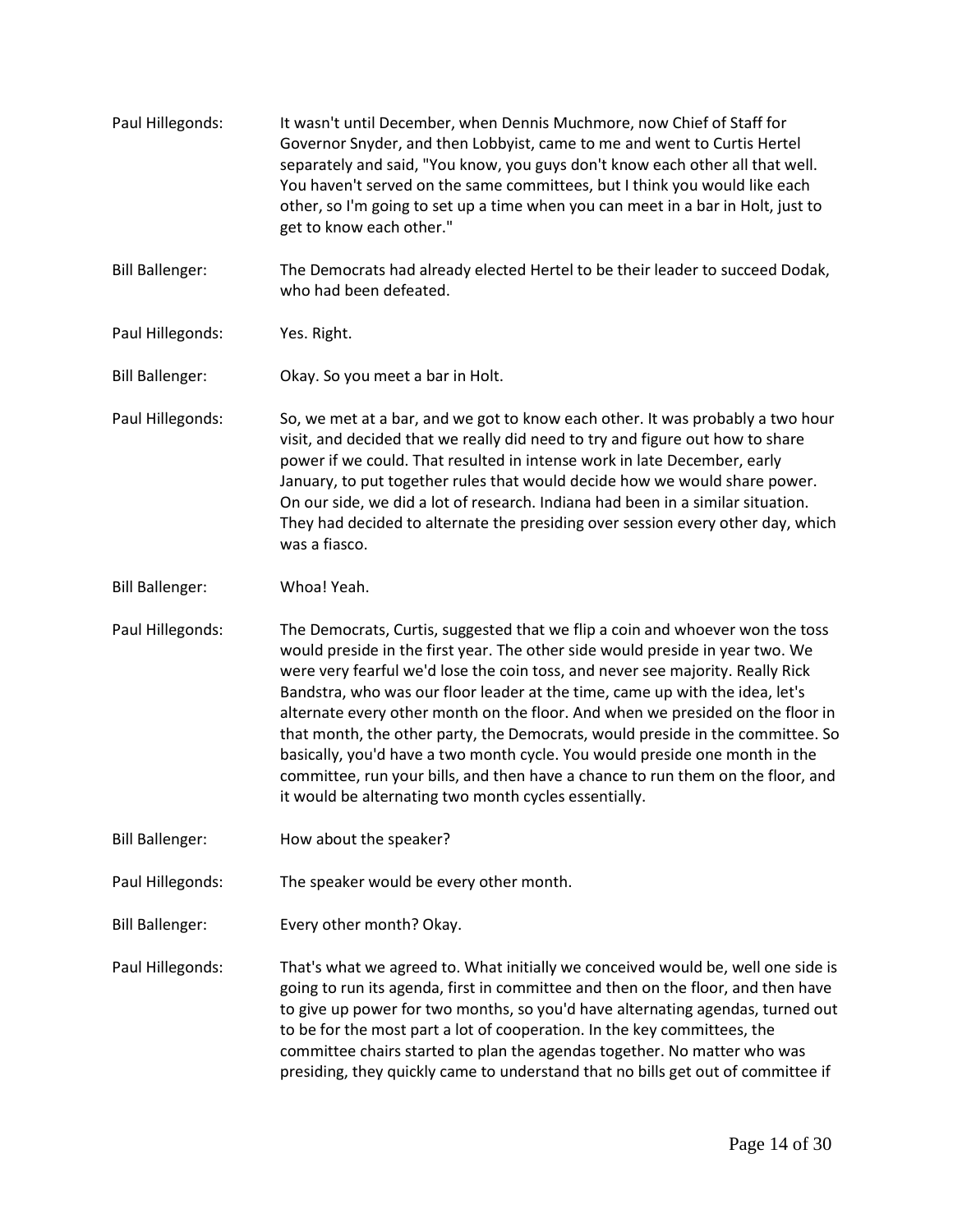|                        | you don't have a bipartisan vote, because the committees were equally divided,<br>just as the house floor was equally divided.                                                                                                                                                                                                                                                                                                                                                                                                                                                                                                       |
|------------------------|--------------------------------------------------------------------------------------------------------------------------------------------------------------------------------------------------------------------------------------------------------------------------------------------------------------------------------------------------------------------------------------------------------------------------------------------------------------------------------------------------------------------------------------------------------------------------------------------------------------------------------------|
| <b>Bill Ballenger:</b> | Right.                                                                                                                                                                                                                                                                                                                                                                                                                                                                                                                                                                                                                               |
| Paul Hillegonds:       | A lot of bipartisanship resulted out of this crazy shared power agreement, that<br>most predicted would fall apart quickly. I have to say of the 18 years, those two<br>years were the most fulfilling for me. It's when Proposal A ultimately became<br>law, and we prepared the ballot proposal.                                                                                                                                                                                                                                                                                                                                   |
| <b>Bill Ballenger:</b> | Well we'll talk about that in a second.                                                                                                                                                                                                                                                                                                                                                                                                                                                                                                                                                                                              |
| Paul Hillegonds:       | Yeah, but we did some important work.                                                                                                                                                                                                                                                                                                                                                                                                                                                                                                                                                                                                |
| <b>Bill Ballenger:</b> | Well let me ask you, what else happened during those two years you can think<br>of in particular other than Proposal A? We'll get to that in a second.                                                                                                                                                                                                                                                                                                                                                                                                                                                                               |
| Paul Hillegonds:       | First of all, institutionally we got away from the model that whoever controls,<br>essentially has political patronage to load up the clerk's office and the business<br>offices, and decided that we would essentially have nonpartisan staffs. A lot of<br>Democrats from the previous 24 years, did stay on, but we appointed some<br>Republicans as well. I honestly don't know how that nonpartisan model has<br>been sustained in practice. But I think it was a good model going into a term<br>limited legislature, because at the same time we ended up with shared power in<br>'92. That's when term limits were inducted. |
| <b>Bill Ballenger:</b> | Right.                                                                                                                                                                                                                                                                                                                                                                                                                                                                                                                                                                                                                               |
| Paul Hillegonds:       | We did need to change the institutional model a bit to prepare for term limits.<br>That was one accomplishment.                                                                                                                                                                                                                                                                                                                                                                                                                                                                                                                      |
| Paul Hillegonds:       | As I recall, we did some essential insurance law changes. We passed medical<br>malpractice reform. A lot of our focus was on school finance and the school aid<br>formula, the whole Proposal A debate. When we did control in the second year<br>for a short time, because of a death in the Democratic Caucus, we did run<br>teacher strike penalties, which was very controversial, and some campaign<br>finance reform.                                                                                                                                                                                                          |
| <b>Bill Ballenger:</b> | Right.                                                                                                                                                                                                                                                                                                                                                                                                                                                                                                                                                                                                                               |
| Paul Hillegonds:       | But for me, when I think of those two years, the landmark was what was the<br>combination of a 20 year tried and failed effort to change how we finance<br>schools.                                                                                                                                                                                                                                                                                                                                                                                                                                                                  |
| <b>Bill Ballenger:</b> | Sure. Yeah. Well, before we get to that, I have one more question.                                                                                                                                                                                                                                                                                                                                                                                                                                                                                                                                                                   |
| Paul Hillegonds:       | Yeah.                                                                                                                                                                                                                                                                                                                                                                                                                                                                                                                                                                                                                                |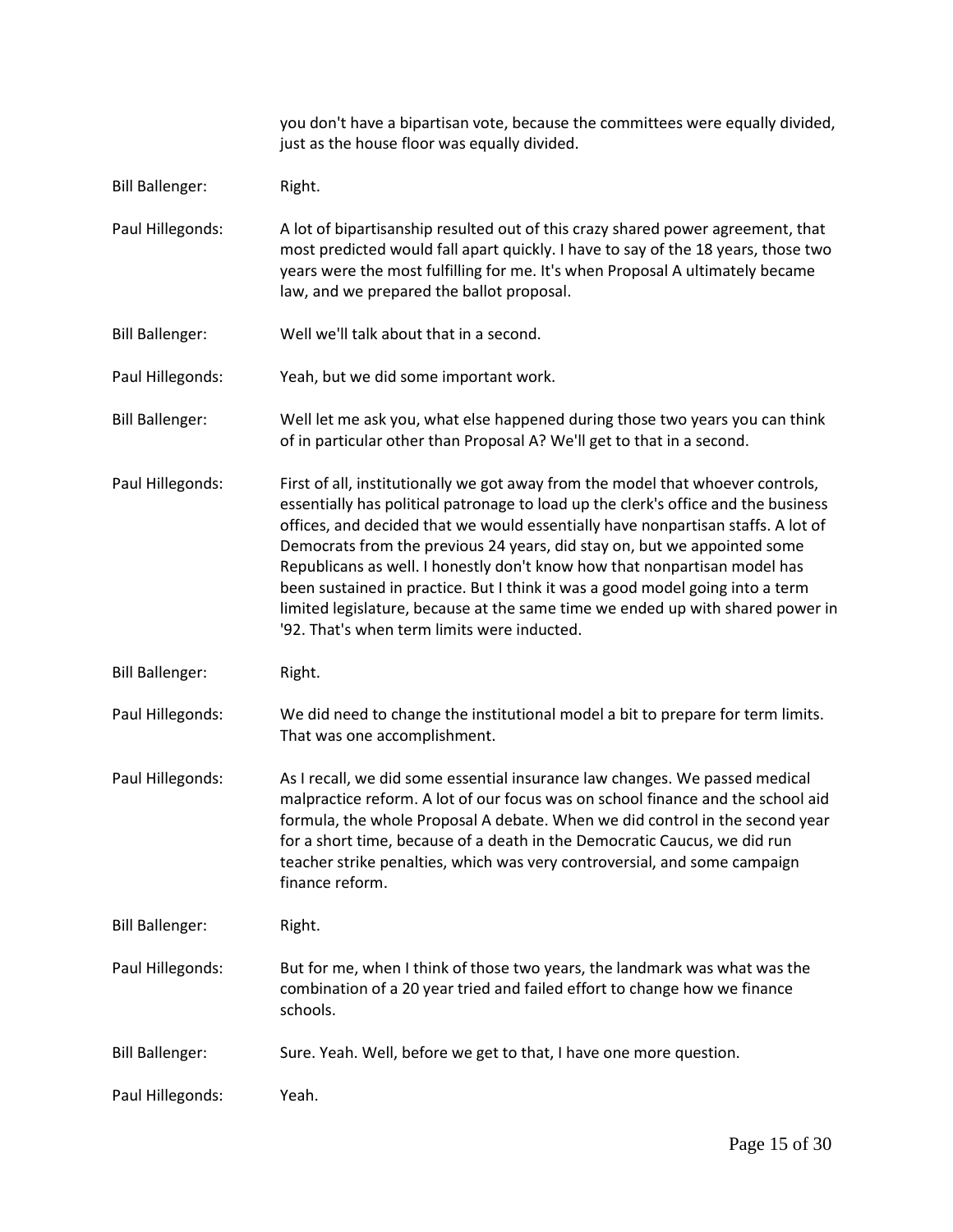| <b>Bill Ballenger:</b> | The Senate, wasn't Dick Posthumus the Senate Majority Leader at that time?                                                                                                                                                                                                                                                                                                                                          |
|------------------------|---------------------------------------------------------------------------------------------------------------------------------------------------------------------------------------------------------------------------------------------------------------------------------------------------------------------------------------------------------------------------------------------------------------------|
| Paul Hillegonds:       | Yes.                                                                                                                                                                                                                                                                                                                                                                                                                |
| <b>Bill Ballenger:</b> | How were you working with the Senate as an institution? I mean, they're<br>probably sitting over there saying, "What is this? Shared power in the house,<br>how do we deal with this?"                                                                                                                                                                                                                              |
| Paul Hillegonds:       | That showed up in Proposal A more than any other issue, but I think they had to<br>accommodate us. For example, we had to change how we did conference<br>committees between the house and senate.                                                                                                                                                                                                                  |
| <b>Bill Ballenger:</b> | Right.                                                                                                                                                                                                                                                                                                                                                                                                              |
| Paul Hillegonds:       | We had, as I recall, two members from each caucus on a conference committee,<br>and we needed to have a three to one vote of a divided house side of a<br>conference committee.                                                                                                                                                                                                                                     |
| <b>Bill Ballenger:</b> | Oh you did? Oh I see. Okay.                                                                                                                                                                                                                                                                                                                                                                                         |
| Paul Hillegonds:       | That was frustrating at times.                                                                                                                                                                                                                                                                                                                                                                                      |
| <b>Bill Ballenger:</b> | Yeah. Even that had to be cooperation or whatever.                                                                                                                                                                                                                                                                                                                                                                  |
| Paul Hillegonds:       | The other thing is, we really did insist for the first time having at least shared<br>power, that some of the rules that were convenient to the Senate Majority, with<br>a House Democratic Majority, had to be followed more closely.                                                                                                                                                                              |
| Paul Hillegonds:       | One issue I remember is that, we really insisted that only points of difference be<br>negotiated in conference.                                                                                                                                                                                                                                                                                                     |
| <b>Bill Ballenger:</b> | Very important thing.                                                                                                                                                                                                                                                                                                                                                                                               |
| Paul Hillegonds:       | Yeah.                                                                                                                                                                                                                                                                                                                                                                                                               |
| <b>Bill Ballenger:</b> | That's actually what a conference committee is supposed to be about. Rather<br>than rewriting the whole bill.                                                                                                                                                                                                                                                                                                       |
| Paul Hillegonds:       | The Democratic Majority in the House over the years, and then the Senate<br>Republican Majority, had gotten in the habit of going beyond the bounds of<br>what had been passed in the two versions of the bill.                                                                                                                                                                                                     |
| <b>Bill Ballenger:</b> | Sure. Right. Well, okay. Let's get to Proposal A. Now that happened really on the<br>floor of the Senate. That's where it began, when Debbie Stabenow stood up,<br>and offered an amendment wiping out property taxes, as a basis for financing K-<br>12 public education in Michigan. What is your memory of that, when you heard<br>about it in the house, and your understanding of what happened in the Senate? |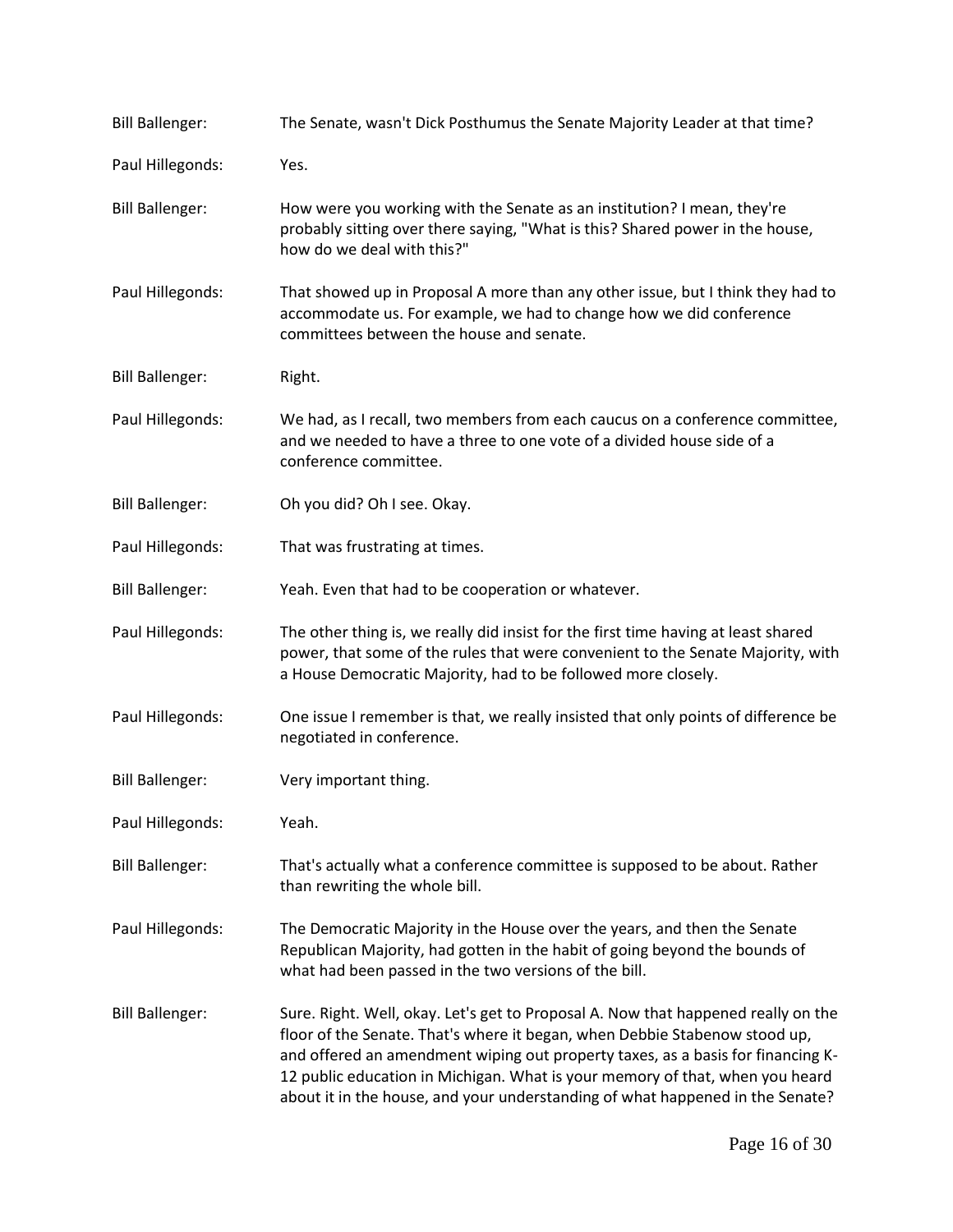|                        | Dick Posthumus is the leader, Engler is the Governor, and then of course it<br>passes, and it comes over to the house.                                                                                                                                                                     |
|------------------------|--------------------------------------------------------------------------------------------------------------------------------------------------------------------------------------------------------------------------------------------------------------------------------------------|
| Paul Hillegonds:       | Yeah.                                                                                                                                                                                                                                                                                      |
| <b>Bill Ballenger:</b> | You guys, I'm not going to tell the story for you, but you know, you passed it<br>too. Went to Engler, he signed it. You had four or five months to figure out, how<br>are we going to fund our schools? That was the big achievement that you'll<br>always be remembered for, Proposal A. |
| Paul Hillegonds:       | Yeah. Well, first of all, a little context, I firmly believe that Jim Blanchard's<br>undoing was the property tax issue.                                                                                                                                                                   |
| <b>Bill Ballenger:</b> | Right.                                                                                                                                                                                                                                                                                     |
| Paul Hillegonds:       | To the point where he had, had in 1989 a special election to try and pass a half<br>cent sales tax increase to fund education, but not address property tax.                                                                                                                               |
| <b>Bill Ballenger:</b> | Right.                                                                                                                                                                                                                                                                                     |
| Paul Hillegonds:       | That divided the Democrats. We actually put an alternative bipartisan proposal<br>together, and put it on the ballot with a two thirds vote.                                                                                                                                               |
| <b>Bill Ballenger:</b> | The two of them were on at once.                                                                                                                                                                                                                                                           |
| Paul Hillegonds:       | Yeah.                                                                                                                                                                                                                                                                                      |
| <b>Bill Ballenger:</b> | And they both lost.                                                                                                                                                                                                                                                                        |
| Paul Hillegonds:       | They both went down.                                                                                                                                                                                                                                                                       |
| <b>Bill Ballenger:</b> | Yeah.                                                                                                                                                                                                                                                                                      |
| Paul Hillegonds:       | That allowed John Engler to talk about the nickel of property tax relief.                                                                                                                                                                                                                  |
| <b>Bill Ballenger:</b> | Right. Right. Right.                                                                                                                                                                                                                                                                       |
| Paul Hillegonds:       | But John, Champion School Finance Reform in a special election in '93, which<br>also went down.                                                                                                                                                                                            |
| <b>Bill Ballenger:</b> | Very narrowly.                                                                                                                                                                                                                                                                             |
| Paul Hillegonds:       | Very narrowly.                                                                                                                                                                                                                                                                             |
| <b>Bill Ballenger:</b> | Actually it carried 80 counties.                                                                                                                                                                                                                                                           |
| Paul Hillegonds:       | That's right.                                                                                                                                                                                                                                                                              |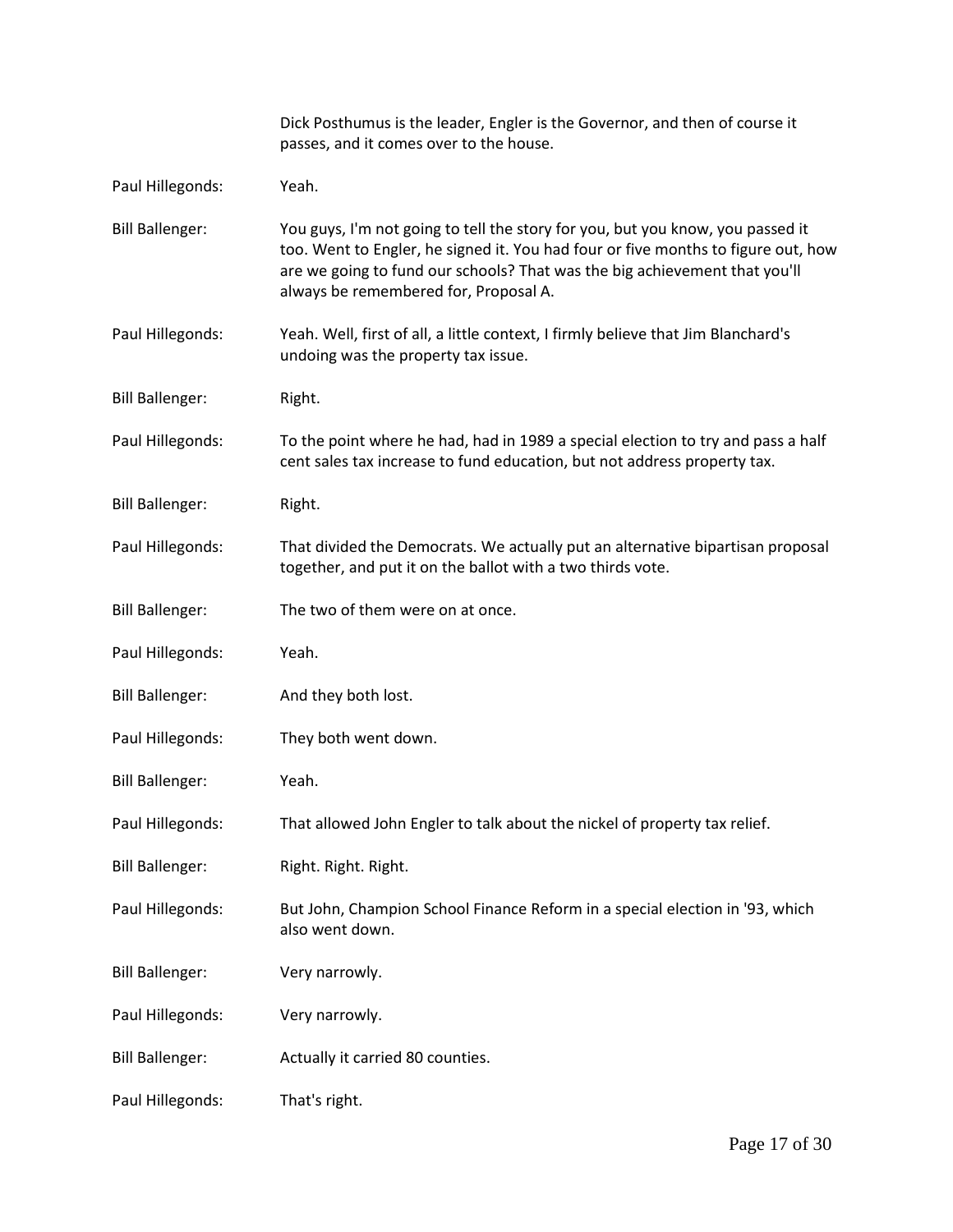| <b>Bill Ballenger:</b> | I think it only lost in Wayne, Oakland, and Macomb. Narrowly lost.                                                                                                                                                                                                               |
|------------------------|----------------------------------------------------------------------------------------------------------------------------------------------------------------------------------------------------------------------------------------------------------------------------------|
| Paul Hillegonds:       | But I think John was very concerned about the impact on his next election.                                                                                                                                                                                                       |
| <b>Bill Ballenger:</b> | Sure. Exactly.                                                                                                                                                                                                                                                                   |
| Paul Hillegonds:       | Republicans in a shared power house, and the Republicans in the Senate had<br>very different ideas about how to address this issue, after the defeat of the<br>Engler special election proposal.                                                                                 |
| Paul Hillegonds:       | Along comes Debbie Stabenow, and I give John Engler and Dick Posthumus a<br>great amount of credit, because she introduced the amendment, and within an<br>hour as far as I can recall, they decided let's take her up on abolishing the<br>current system of financing schools. |
| <b>Bill Ballenger:</b> | She thought her amendment would embarrass them, really call their bluff like<br>they weren't really interested in reform and if they were, they'd actually vote<br>for this. They said, "Okay, we will vote for it."                                                             |
| Paul Hillegonds:       | So, to your question.                                                                                                                                                                                                                                                            |
| <b>Bill Ballenger:</b> | Yeah.                                                                                                                                                                                                                                                                            |
| Paul Hillegonds:       | I am cooking hamburgers on the grill, with Nancy my wife at about six pm in<br>Lansing one nice summer evening, and I get a call with John Engler and Dick<br>Posthumus on the phone saying, "Guess what we have just done?"                                                     |
| <b>Bill Ballenger:</b> | Wow! It's like one of those moments you never forget your entire life.                                                                                                                                                                                                           |
| Paul Hillegonds:       | Yeah, you never forget.                                                                                                                                                                                                                                                          |
| <b>Bill Ballenger:</b> | Yeah. Yeah.                                                                                                                                                                                                                                                                      |
| Paul Hillegonds:       | They said, "Now it's up to you. This is being sent over to the House, and you<br>need to concur and make it happen."                                                                                                                                                             |
| <b>Bill Ballenger:</b> | Make it happen. Yeah.                                                                                                                                                                                                                                                            |
| Paul Hillegonds:       | As I recall, I said, "I think I'm willing to go along with this, but I really want to<br>think about it."                                                                                                                                                                        |
| <b>Bill Ballenger:</b> | Well, were you sure the Democrats would support it?                                                                                                                                                                                                                              |
| Paul Hillegonds:       | No.                                                                                                                                                                                                                                                                              |
| <b>Bill Ballenger:</b> | I mean it was Stabenow's amendment, but they were already I'm sure having<br>second thoughts like, "What?! What did we just do?"                                                                                                                                                 |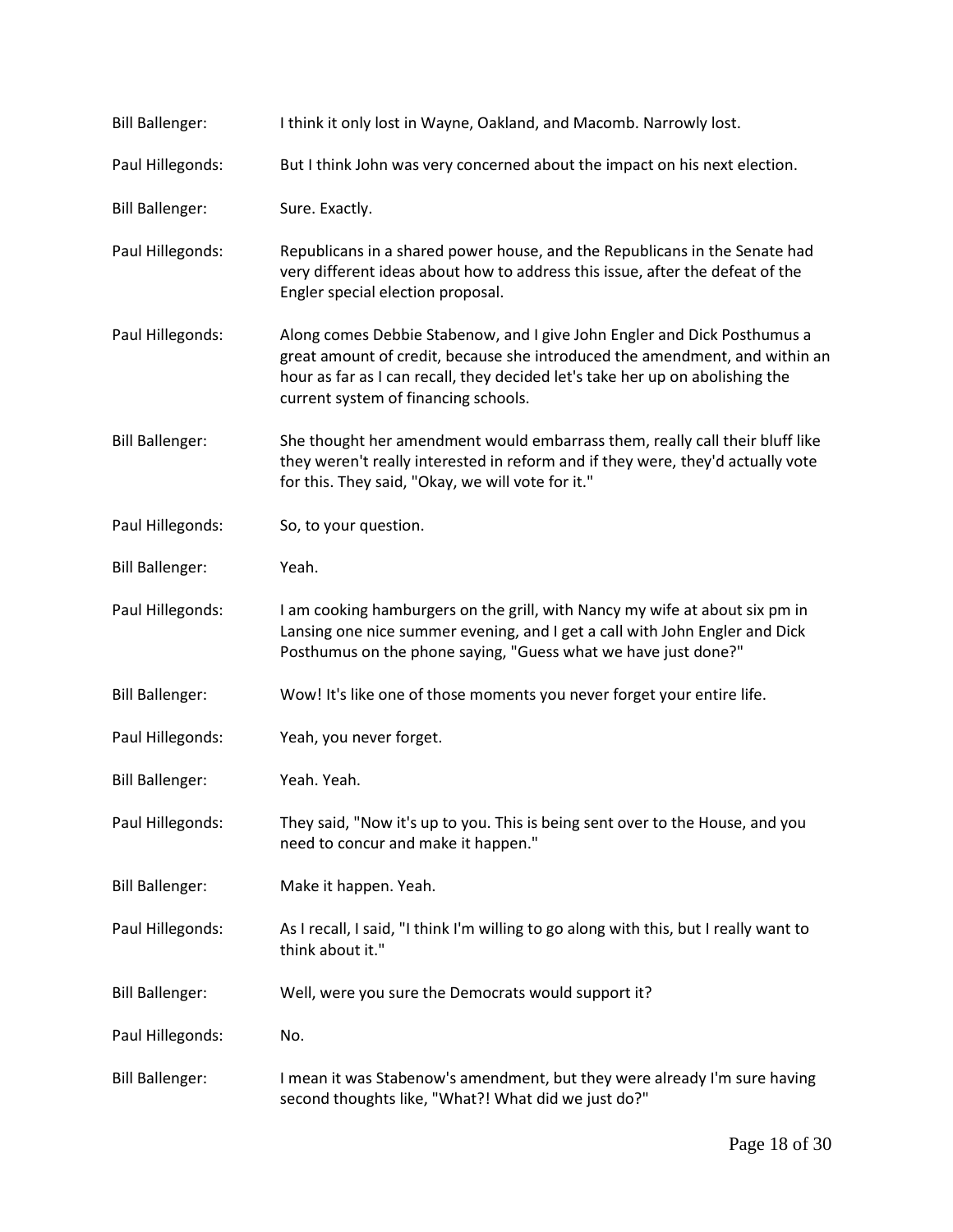| Paul Hillegonds:       | Exactly. I do remember the next day, we took up the amendment and I<br>remember it was a speech I gave really from the heart. We knew there were<br>going to be enough Democrats to go with this, but I essentially said, "This is a<br>decision that will either ruin this institution, because we can resolve the<br>problem or we're going to finally break a 20 year still mate and figure this out." |
|------------------------|-----------------------------------------------------------------------------------------------------------------------------------------------------------------------------------------------------------------------------------------------------------------------------------------------------------------------------------------------------------------------------------------------------------|
| <b>Bill Ballenger:</b> | Did you express some rays of hope and optimism?                                                                                                                                                                                                                                                                                                                                                           |
| Paul Hillegonds:       | At the same time?                                                                                                                                                                                                                                                                                                                                                                                         |
| <b>Bill Ballenger:</b> | Yeah, that you would be able to get the job done.                                                                                                                                                                                                                                                                                                                                                         |
| Paul Hillegonds:       | Yeah, I did. I really believed that we would find a way. All those early years, I had<br>supported sunset legislation, believing you can have termination dates and<br>figure out how to reconstruct policy or programs.                                                                                                                                                                                  |
| <b>Bill Ballenger:</b> | Right.                                                                                                                                                                                                                                                                                                                                                                                                    |
| Paul Hillegonds:       | I have to tell you that in December, as we were maybe 24 or 48 hours from<br>Christmas, I really did wonder if we weren't going to go over the cliff.                                                                                                                                                                                                                                                     |
| <b>Bill Ballenger:</b> | Sure. Yeah, it was hairy. I always called it the Christmas Eve accord.                                                                                                                                                                                                                                                                                                                                    |
| Paul Hillegonds:       | Yeah.                                                                                                                                                                                                                                                                                                                                                                                                     |
| <b>Bill Ballenger:</b> | Literally you did it in the wee small hours of the morning, almost on Christmas<br>Eve, but you had an extraordinary group of talented legislatures, Democrats and<br>Republicans. You mentioned Lynn Jondahl, you had Maxine Berman, you had a<br>lot of really strong Republicans.                                                                                                                      |
| Paul Hillegonds:       | Don Gilmer.                                                                                                                                                                                                                                                                                                                                                                                               |
| <b>Bill Ballenger:</b> | Don Gilmer, Ken Sikkema, Bill Martin, Susan Grimes Munsell.                                                                                                                                                                                                                                                                                                                                               |
| Paul Hillegonds:       | Glenn Oxender.                                                                                                                                                                                                                                                                                                                                                                                            |
| <b>Bill Ballenger:</b> | Glenn Oxender. So they were very instrumental in putting this together.                                                                                                                                                                                                                                                                                                                                   |
| Paul Hillegonds:       | You know what else we had, and this is why I keep referring to that shared<br>leadership period, we had shared power. I really do wonder whether we could<br>have come to an agreement that would have passed public muster. The key to<br>Proposal A in the end, was the House insistence, this bipartisan group of 12 I<br>think it was.                                                                |
| <b>Bill Ballenger:</b> | Yeah.                                                                                                                                                                                                                                                                                                                                                                                                     |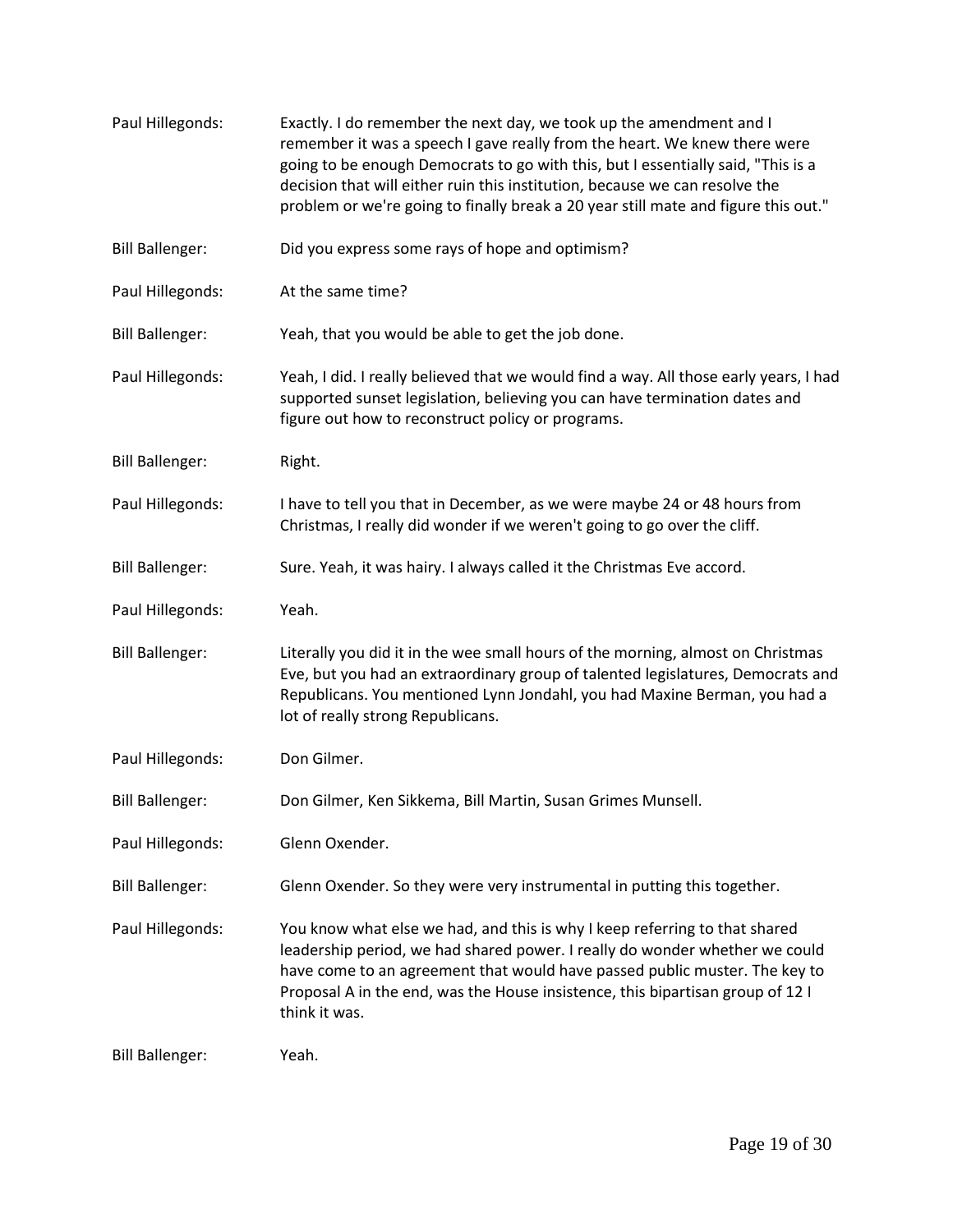| Paul Hillegonds:       | That combined appropriation members who knew school finance, and first of all<br>insisted that we go out to the people with a formula for how the money would<br>be distributed. One of the short comings of all the failed ballot proposals, was<br>yes people wanted to reduce property tax, and might be willing to support a<br>sales tax, but no one wondered if the money would ever be returned to local<br>school districts, and how much would be returned. The old lottery argument<br>came up, why the state never returned the money, even though that wasn't<br>true. |
|------------------------|------------------------------------------------------------------------------------------------------------------------------------------------------------------------------------------------------------------------------------------------------------------------------------------------------------------------------------------------------------------------------------------------------------------------------------------------------------------------------------------------------------------------------------------------------------------------------------|
| Paul Hillegonds:       | We had that piece that really emerged out of this bipartisan group, and really<br>Lynn Jondahl and I think it was Glenn Oxender, who said, "You know, we need<br>to give the voters a choice. The ballot proposal can't be yes on a tax shift. It's<br>going to have to be yes I prefer a shift to an income tax or to a sales tax."                                                                                                                                                                                                                                               |
| Paul Hillegonds:       | Those two components, which ended up in the compromise with the Senate<br>and Governor Engler, I don't think would have emerged, but for shared power.<br>That was our real contribution to the Proposal A deliberation.                                                                                                                                                                                                                                                                                                                                                           |
| <b>Bill Ballenger:</b> | Were you fairly confident coming out of the agreement to put proposal on the<br>ballot? It wasn't going to be on the ballot until March 15th of the next year, so<br>that was almost three months away. Did you think that the sales tax hike part of<br>it, would be the one that passed or the income tax part? Democrats basically<br>wanted the income tax hike.                                                                                                                                                                                                               |
| Paul Hillegonds:       | Yeah.                                                                                                                                                                                                                                                                                                                                                                                                                                                                                                                                                                              |
| <b>Bill Ballenger:</b> | Republicans were behind the sales tax.                                                                                                                                                                                                                                                                                                                                                                                                                                                                                                                                             |
| Paul Hillegonds:       | We were convinced that the sales tax would be the easier tax for people to<br>accept. But this is where John Engler's political astuteness came into play at the<br>very last minute. He pulled out of his hat, in the waiting hours of the<br>negotiation, "I want as part of the sales tax proposal, a tax on tobacco."                                                                                                                                                                                                                                                          |
| <b>Bill Ballenger:</b> | A tax on tobacco? That's true. Also a slight reduction in the state income tax.                                                                                                                                                                                                                                                                                                                                                                                                                                                                                                    |
| Paul Hillegonds:       | Yes.                                                                                                                                                                                                                                                                                                                                                                                                                                                                                                                                                                               |
| <b>Bill Ballenger:</b> | I think two tenths of one percent.                                                                                                                                                                                                                                                                                                                                                                                                                                                                                                                                                 |
| Paul Hillegonds:       | Right.                                                                                                                                                                                                                                                                                                                                                                                                                                                                                                                                                                             |
| <b>Bill Ballenger:</b> | I don't know whether he thought of that or not.                                                                                                                                                                                                                                                                                                                                                                                                                                                                                                                                    |
| Paul Hillegonds:       | Yeah.                                                                                                                                                                                                                                                                                                                                                                                                                                                                                                                                                                              |
| <b>Bill Ballenger:</b> | But that was part of it.                                                                                                                                                                                                                                                                                                                                                                                                                                                                                                                                                           |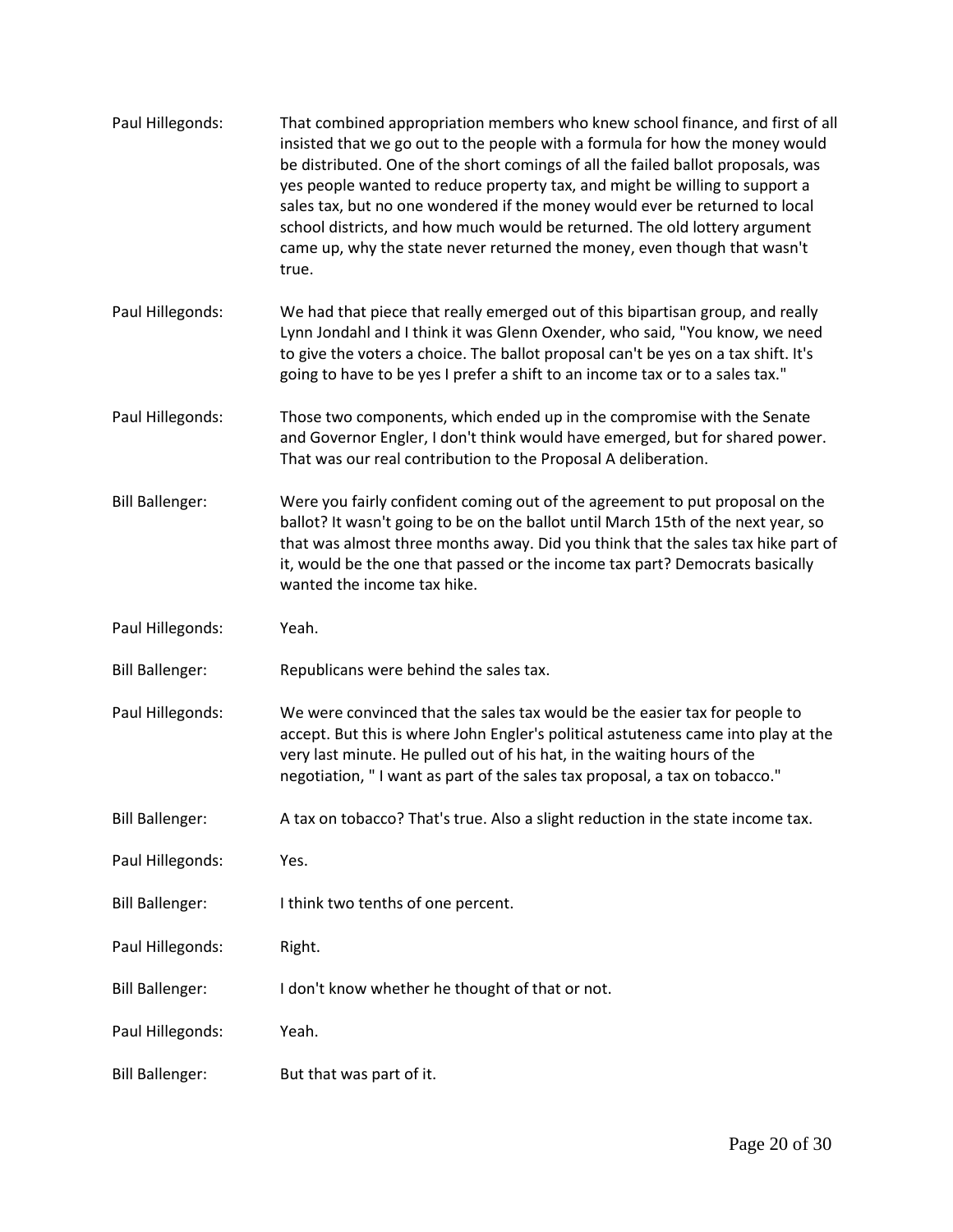| Paul Hillegonds:       | Yeah.                                                                                                                                                                                             |
|------------------------|---------------------------------------------------------------------------------------------------------------------------------------------------------------------------------------------------|
| <b>Bill Ballenger:</b> | So you're giving them everything they want, you know?                                                                                                                                             |
| Paul Hillegonds:       | Well, but the cigarette tax, John I think had some polling done, and had figured<br>out that probably the most popular part of that tax package would be taxing<br>cigarettes.                    |
| <b>Bill Ballenger:</b> | Taxing cigarettes.                                                                                                                                                                                |
| Paul Hillegonds:       | As opposed to purely going to an income tax on the other side.                                                                                                                                    |
| <b>Bill Ballenger:</b> | Right. Do you think the Democrats honestly believe that people wanted to hike<br>the state income tax, as opposed to your approach? I mean, what were they<br>thinking?                           |
| Paul Hillegonds:       | That's a good question.                                                                                                                                                                           |
| <b>Bill Ballenger:</b> | I guess my question is, what were they thinking?                                                                                                                                                  |
| Paul Hillegonds:       | Well, certainly they were being true to their philosophical core values.                                                                                                                          |
| <b>Bill Ballenger:</b> | Their core values and beliefs. Yes. Okay.                                                                                                                                                         |
| Paul Hillegonds:       | Lynn Jondahl truly felt it was the right thing to do.                                                                                                                                             |
| <b>Bill Ballenger:</b> | The right thing to do.                                                                                                                                                                            |
| Paul Hillegonds:       | But probably more importantly to the Democrats, was that we have a source of<br>revenue to replace the property tax.                                                                              |
| <b>Bill Ballenger:</b> | Right.                                                                                                                                                                                            |
| Paul Hillegonds:       | Both sides had reasons to support the compromise. In the end, I thought it was<br>a pretty civil debate.                                                                                          |
| <b>Bill Ballenger:</b> | Yeah.                                                                                                                                                                                             |
| Paul Hillegonds:       | It's not like the ballot proposals of today, where you have both sides trashing<br>each other.                                                                                                    |
| <b>Bill Ballenger:</b> | No. Right, no. Absolutely. So, Proposal A passes. Let me just ask you one blue<br>sky open ended question at this point. It passes, how do you think Proposal A<br>has worked out over the years? |
| Paul Hillegonds:       | I think it has worked out fairly well when you look at the alternative. I don't<br>believe that financing our schools by so much reliance on property tax was                                     |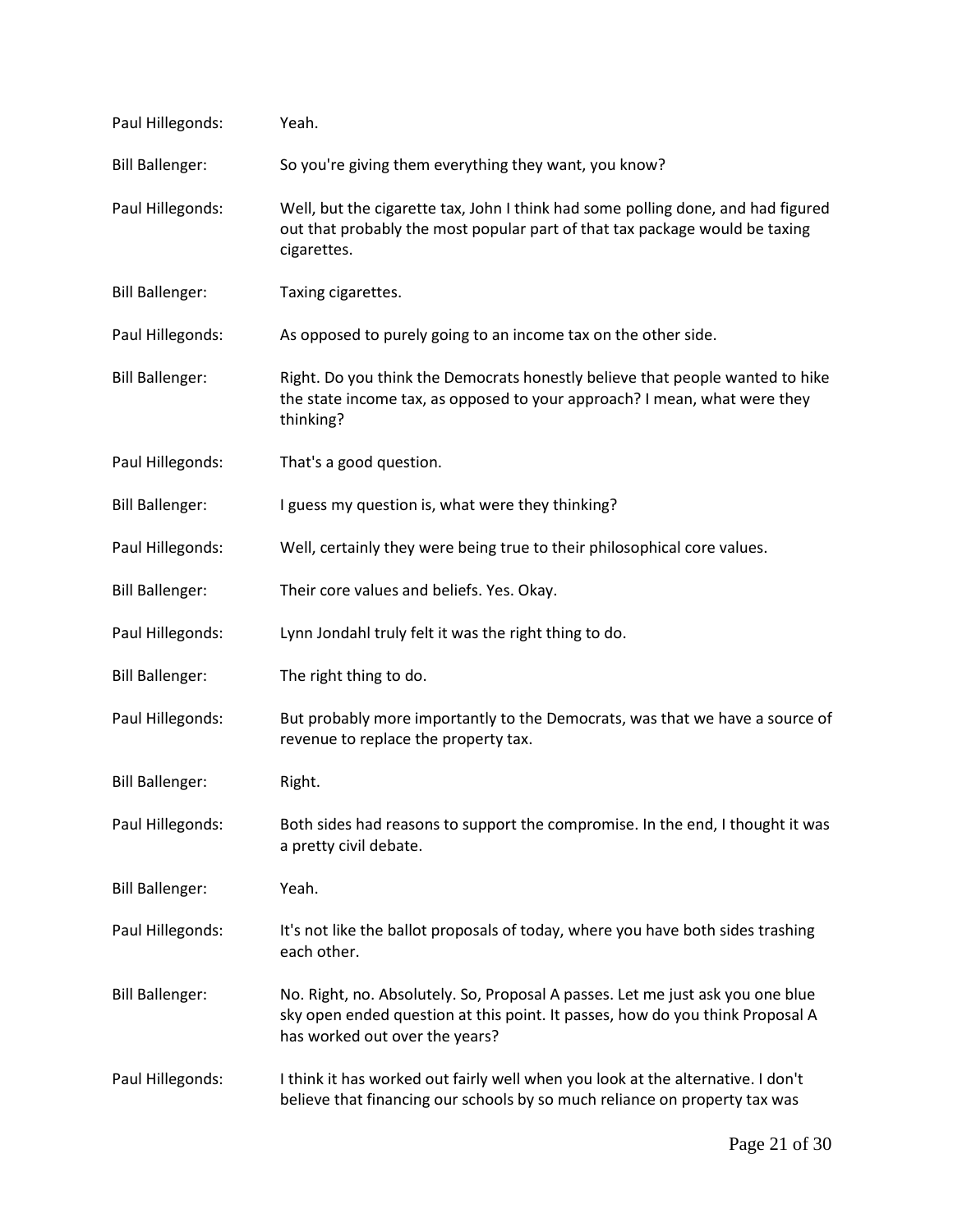|                        | sustainable. There were going to be more millage's defeated, and the gap<br>between districts was going to grow as the state withdrew it's funding.                                                                                                                                                                                                                                                                                                                                                                                                                                                                              |
|------------------------|----------------------------------------------------------------------------------------------------------------------------------------------------------------------------------------------------------------------------------------------------------------------------------------------------------------------------------------------------------------------------------------------------------------------------------------------------------------------------------------------------------------------------------------------------------------------------------------------------------------------------------|
| Paul Hillegonds:       | The problem with the property tax was not only we were overly reliant on it, it<br>was too easy for the state to say to local communities you fund schools when<br>we're in a tight budget situation.                                                                                                                                                                                                                                                                                                                                                                                                                            |
| Paul Hillegonds:       | It's better than what the alternative was. Honestly I worry that the school aid<br>fund has been used now to fund higher ed. I think we're going to run into some<br>of the same school funding issues. Although the legislature and the governor<br>have taken some steps to address one of the biggest problems in school<br>funding, which has been the retirement and healthcare cost issues. So maybe it<br>can be sustained somewhat longer, but I do worry that in time Prop A will have<br>to be reviewed to.                                                                                                            |
| <b>Bill Ballenger:</b> | That brings up the question, do you think it was a good idea for the legislature,<br>and they did this I think in the very first year of the Granholm Administration in<br>2003, separate out school aid from general fund revenue? You've got now two<br>funds, and it used to be just one huge general fund. Now a major portion of<br>general fund was for school aid, but now they've actually got two segregated<br>funds, and anytime anybody wants to take money out of the school aid fund<br>and use it for any other purpose, there are certain legislatures who get<br>hysterical saying, "This is sacred. Etc, Etc." |
| Paul Hillegonds:       | Yeah.                                                                                                                                                                                                                                                                                                                                                                                                                                                                                                                                                                                                                            |
| <b>Bill Ballenger:</b> | Should the legislature have done that, and should they undo it?                                                                                                                                                                                                                                                                                                                                                                                                                                                                                                                                                                  |
| Paul Hillegonds:       | Well, I don't know if that started with Granholm. I think that really emerged out<br>of Prop A, as I recall. We had a separate school aid fund.                                                                                                                                                                                                                                                                                                                                                                                                                                                                                  |
| <b>Bill Ballenger:</b> | Well, I don't think it was really segregated legally, the way it was until Granholm<br>became Governor.                                                                                                                                                                                                                                                                                                                                                                                                                                                                                                                          |
| Paul Hillegonds:       | Oh, okay. Maybe that's the case, yeah. It was the practice thought.                                                                                                                                                                                                                                                                                                                                                                                                                                                                                                                                                              |
| <b>Bill Ballenger:</b> | It had become a practice, defacto. It was like that.                                                                                                                                                                                                                                                                                                                                                                                                                                                                                                                                                                             |
| Paul Hillegonds:       | I guess that's a larger question, is there too much earmarking of the state<br>budget? Yes, I think there has been too much earmarking of the state budget.<br>Although, I make an exception with the School Aid Fund, because certain<br>promises were made when we passed Prop A that we weren't going to play<br>what had been perceived to be a lottery game. I think it was important to keep<br>the faith in Prop A with a separate fund.                                                                                                                                                                                  |
| <b>Bill Ballenger:</b> | Okay. We come to the election of 1994, the November election, okay? And the<br>Republicans finally they win a clear majority. It isn't robust.                                                                                                                                                                                                                                                                                                                                                                                                                                                                                   |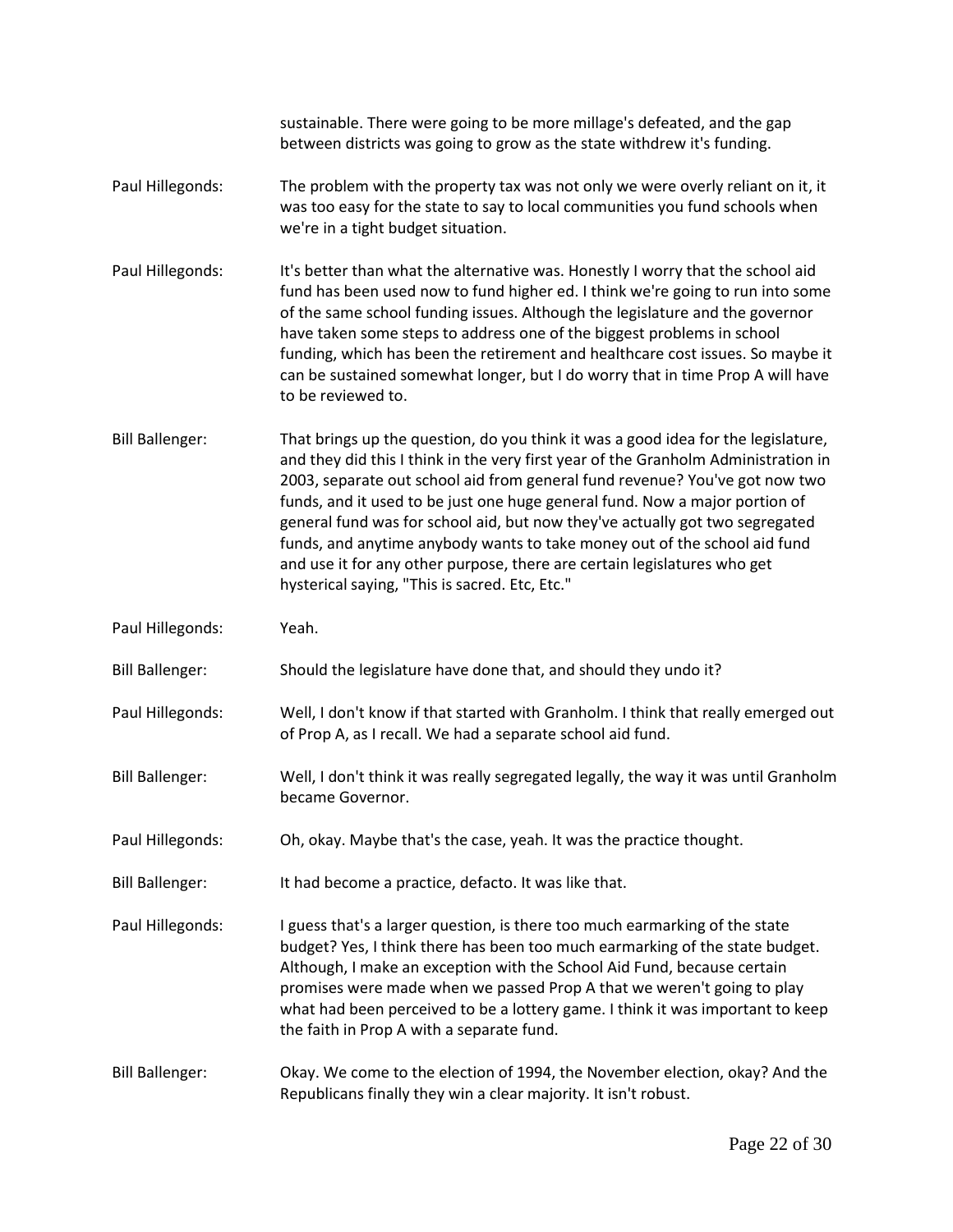- Paul Hillegonds: Yeah, 56/54, right. Bill Ballenger: It's only a seat pick up so you got a 56/54 majority, but you become the speaker all by yourself. What do you remember from those two years? Your last two years out of 18 in the house. What do you think?
- Paul Hillegonds: Well, first of all, in anticipation of our conversation, I did review some reports I had written. But the institutional changes we were able to make as a majority, we actually passed a rule on no points of difference and we stuck to that rule on the Conference Committee reports, which we felt was long overdue. More importantly though for the House as an institution, I reduced the number of committees from 28 to 21, which meant that the number of committee assignments members had changed from an average of five or six to two or three. I really felt strongly that with term limits beginning to kick in, you needed in a short period of time, six years, to focus more and develop some expertise. We also, even though we had finally become a majority, kept the nonpartisan offices of the clerk and the business office, which I think has remained over time, but I felt that was important in a term-limited era. Finally, we worked with the Senate on getting MGTV established filming our sessions, taping our sessions or doing it live, so that there could be more transparency. I was very proud of those institutional changes that, after being a minority for so long, we could enact.
- Paul Hillegonds: We did pass a \$1.5 billion tax cut which was important for the governor at the time. And interestingly, we had to because the economy had recovered to the point where we were going to exceed the Headlee limit on how much revenue we could collect as a state. We passed some income tax and business tax reductions. We did a revisit of liability reform. We passed new standards on liability to comparative negligence product liability reform. We passed another unemployment insurance bill. One of the more durable laws that we passed was environmental clean up standards that had been too rigid, and we've done a more flexible job of figuring out how to clean up contaminated sites under that law. It's interesting. You don't think of it then as a major act, but I think one of the most meaningful bills that we passed in that two years was the graduated drivers license for young people.

Bill Ballenger: Oh, right.

Paul Hillegonds: Dan Gustafson did a lot of work on that, and I think it's been one of the better laws that's endured over time.

Bill Ballenger: Very interesting.

Paul Hillegonds: In terms of public safety. Those were a number of the issues that we worked on. There were things, and this has to do with one of the reasons I only stayed two years a speaker because I left the legislature after that time. I found, we were in the second term of the Engler administration, and a lot of the things that I felt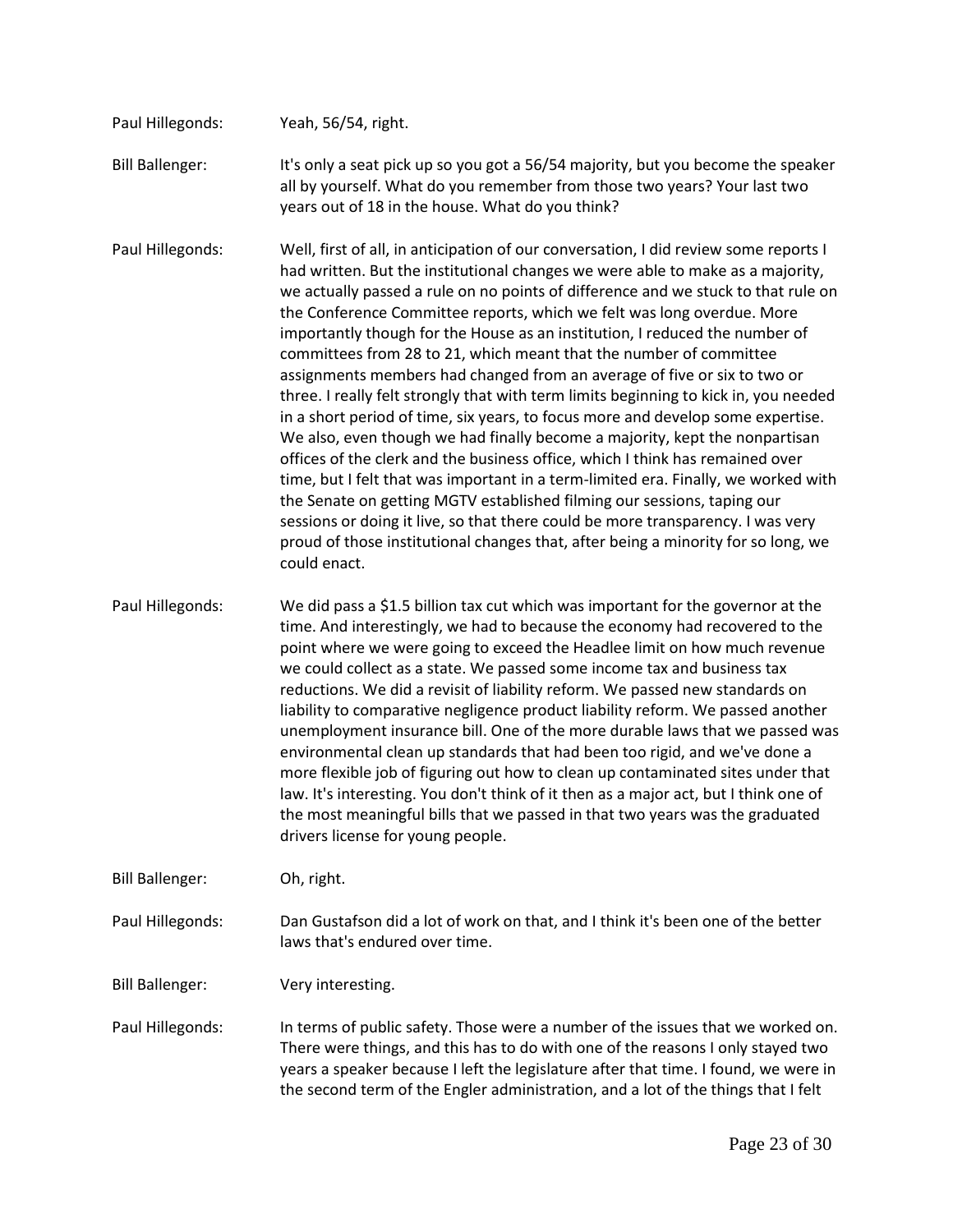were important for us to get done we had worked through. And so, I found myself in the interesting position as speaker of having some aspirations that couldn't be done because we couldn't even get enough support in our own caucus and the dynamic of shared power didn't work anymore.

- Paul Hillegonds: For example, we really needed at the time a transportation tax hike. Sound familiar? It still exists today. All of a sudden instead of the two sides having shared responsibility for passing a transportation tax hike, the Republicans didn't want to be labeled a tax increaser, and the Democrats wanted to set us up for that. The ability to do the kind of bipartisan work we had done in the previous two years was harder. The other thing is, philosophical differences were emerging in the caucus as we had time to think about an agenda beyond the governor's main agenda. Here I was as speaker, one of my main roles I felt in the last year was to stop legislation that would've banned affirmative action and to stop concealed carrying of weapons. An element of our caucus really wanted to pass those bills and I thought it was a mistake for us to do it, and ended up blocking them. It wasn't, honestly the last two years were not as fulfilling for me as shared leadership was.
- Bill Ballenger: As shared leadership, as shared power.

Paul Hillegonds: Yeah. Yeah.

- Bill Ballenger: Well so 1996 comes, so it was what you just described plus did you ever have a sickening feeling that maybe you were going to lose the majority and you were back in the minority again?
- Paul Hillegonds: Sure. That was a factor for sure. But there was something else going one. One was personal. Our kids were finally getting ready to enter school. In fact, our daughter was ready to enter kindergarten, and we were basically living in Lansing and living in Holland, and it was getting to be an uncomfortable family situation for our kids especially. But the other thing was, I really didn't relish whether we kept our majority or lost it. I wasn't relishing the idea of being a lame duck legislator because of term limits.

Bill Ballenger: So term limits was a big factor.

Paul Hillegonds: Yeah.

Bill Ballenger: If term limits hadn't happened, you might have hung on maybe one more term anyway and played it by ear.

Paul Hillegonds: Maybe. It was really at a stage in our family's life and it had been a very fulfilling 18 years. I didn't, given where our family was, I really wasn't prepared to think about running statewide for anything, so it was kind of a logical time. But term limits was one of those important factors.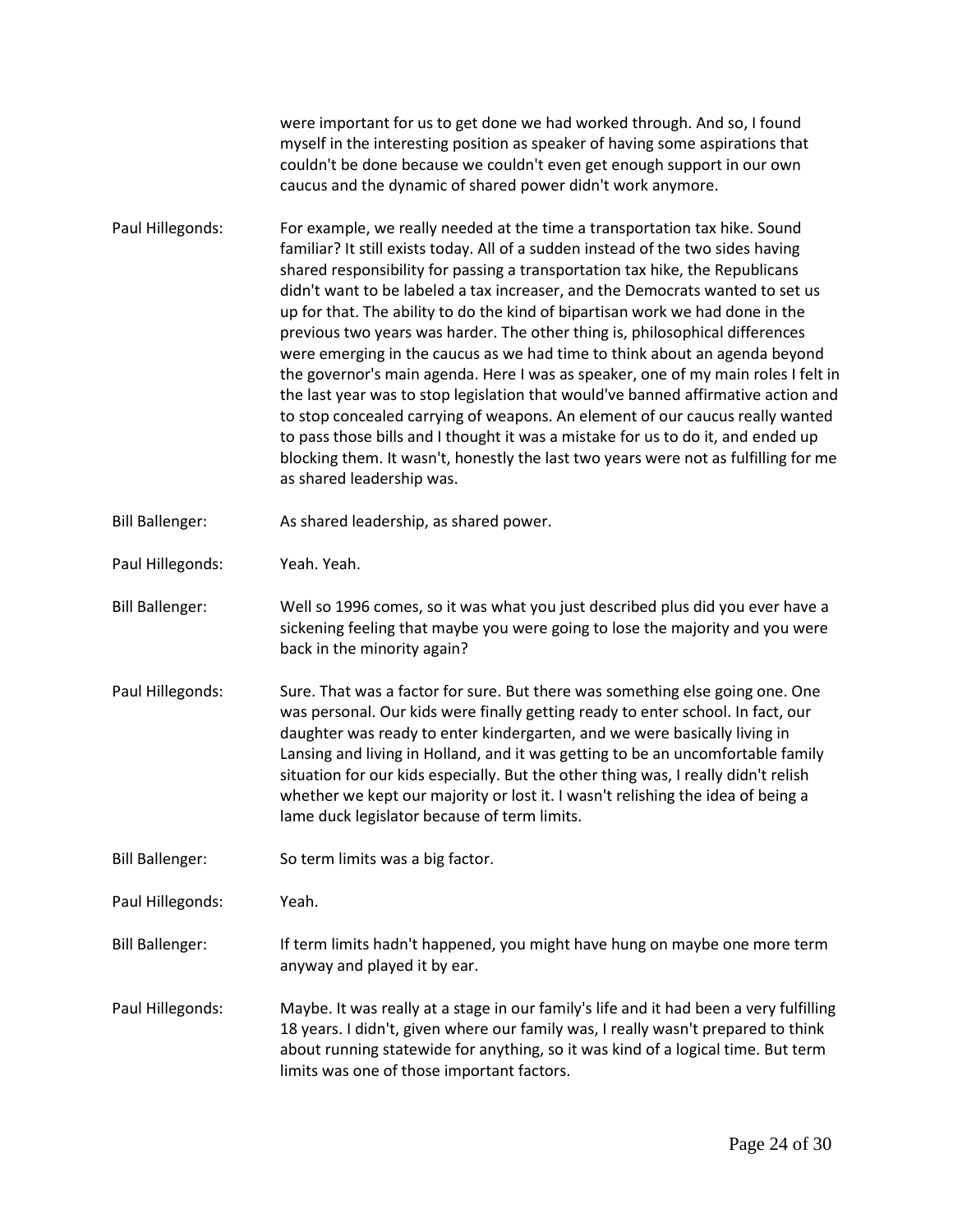| <b>Bill Ballenger:</b> | Now, you had picked up a law degree at one point while you were in the House.<br>You went to night school at Cooley Law School?                                                                                                                                                                                                                                                                                                                                                                                                                                                                                                                                                                                                                                                                                                                                                                                                                                                                                                                                                                                                                                                                                              |
|------------------------|------------------------------------------------------------------------------------------------------------------------------------------------------------------------------------------------------------------------------------------------------------------------------------------------------------------------------------------------------------------------------------------------------------------------------------------------------------------------------------------------------------------------------------------------------------------------------------------------------------------------------------------------------------------------------------------------------------------------------------------------------------------------------------------------------------------------------------------------------------------------------------------------------------------------------------------------------------------------------------------------------------------------------------------------------------------------------------------------------------------------------------------------------------------------------------------------------------------------------|
| Paul Hillegonds:       | Yeah. It was prior to my becoming minority leader, between '83 and '86. I went<br>to Cooley at night over year round for the three years they had. It's the way<br>John Engler got his law degree. I had postponed my legal education when I went<br>to Washington after undergraduate, and it's something I always wanted to do<br>never knowing whether I'd ever practice law, but feeling that it would enrich my<br>work as a legislator.                                                                                                                                                                                                                                                                                                                                                                                                                                                                                                                                                                                                                                                                                                                                                                                |
| <b>Bill Ballenger:</b> | Sure, help.                                                                                                                                                                                                                                                                                                                                                                                                                                                                                                                                                                                                                                                                                                                                                                                                                                                                                                                                                                                                                                                                                                                                                                                                                  |
| Paul Hillegonds:       | Yeah.                                                                                                                                                                                                                                                                                                                                                                                                                                                                                                                                                                                                                                                                                                                                                                                                                                                                                                                                                                                                                                                                                                                                                                                                                        |
| <b>Bill Ballenger:</b> | Did that enter into your thinking in '96 when you decided to retire? Like not<br>necessarily you wanted to practice law, but that your legal education in addition<br>to everything you'd done up to that point might help in what you might want to<br>do going forward?                                                                                                                                                                                                                                                                                                                                                                                                                                                                                                                                                                                                                                                                                                                                                                                                                                                                                                                                                    |
| Paul Hillegonds:       | Yes. I felt that I had another credential that would help in whatever my next job<br>was. I announced in the, as I recall, in the early spring of '96 that I was not<br>intending to run, but I didn't know. I didn't have a clue what I was going to do. I<br>didn't think it was practicing law. Actually, I thought I would explore maybe<br>helping to set up a public policy institute at Grand Valley, maybe something in<br>higher education. And as I was thinking about that, exploring that, along really it<br>was in the fall of that year, along came out of the blue this meeting with the<br>CEO of Comerica at the time, Gene Miller, and Bob Eaton with Chrysler asking if<br>I would be interested in moving to Detroit to do Detroit Renaissance. That we<br>really didn't decide, as I recall, until very late in the year that that is the step I<br>would take. We wondered how does this make sense for a Republican from<br>west Michigan to end up in Detroit? But ultimately we decided we were, as a<br>family, intrigued. Nancy and I were intrigued by the opportunity and decided to<br>do that. I think that was announced in December, and if I recall Christmas Eve<br>we moved to Detroit. |
| <b>Bill Ballenger:</b> | Wow. Plymouth actually is where you moved to?                                                                                                                                                                                                                                                                                                                                                                                                                                                                                                                                                                                                                                                                                                                                                                                                                                                                                                                                                                                                                                                                                                                                                                                |
| Paul Hillegonds:       | Yes.                                                                                                                                                                                                                                                                                                                                                                                                                                                                                                                                                                                                                                                                                                                                                                                                                                                                                                                                                                                                                                                                                                                                                                                                                         |
| <b>Bill Ballenger:</b> | And you worked in Detroit. How long were you with Detroit Renaissance all<br>together?                                                                                                                                                                                                                                                                                                                                                                                                                                                                                                                                                                                                                                                                                                                                                                                                                                                                                                                                                                                                                                                                                                                                       |
| Paul Hillegonds:       | About seven and a half years.                                                                                                                                                                                                                                                                                                                                                                                                                                                                                                                                                                                                                                                                                                                                                                                                                                                                                                                                                                                                                                                                                                                                                                                                |
| <b>Bill Ballenger:</b> | Seven and a half years.                                                                                                                                                                                                                                                                                                                                                                                                                                                                                                                                                                                                                                                                                                                                                                                                                                                                                                                                                                                                                                                                                                                                                                                                      |
| Paul Hillegonds:       | Yeah.                                                                                                                                                                                                                                                                                                                                                                                                                                                                                                                                                                                                                                                                                                                                                                                                                                                                                                                                                                                                                                                                                                                                                                                                                        |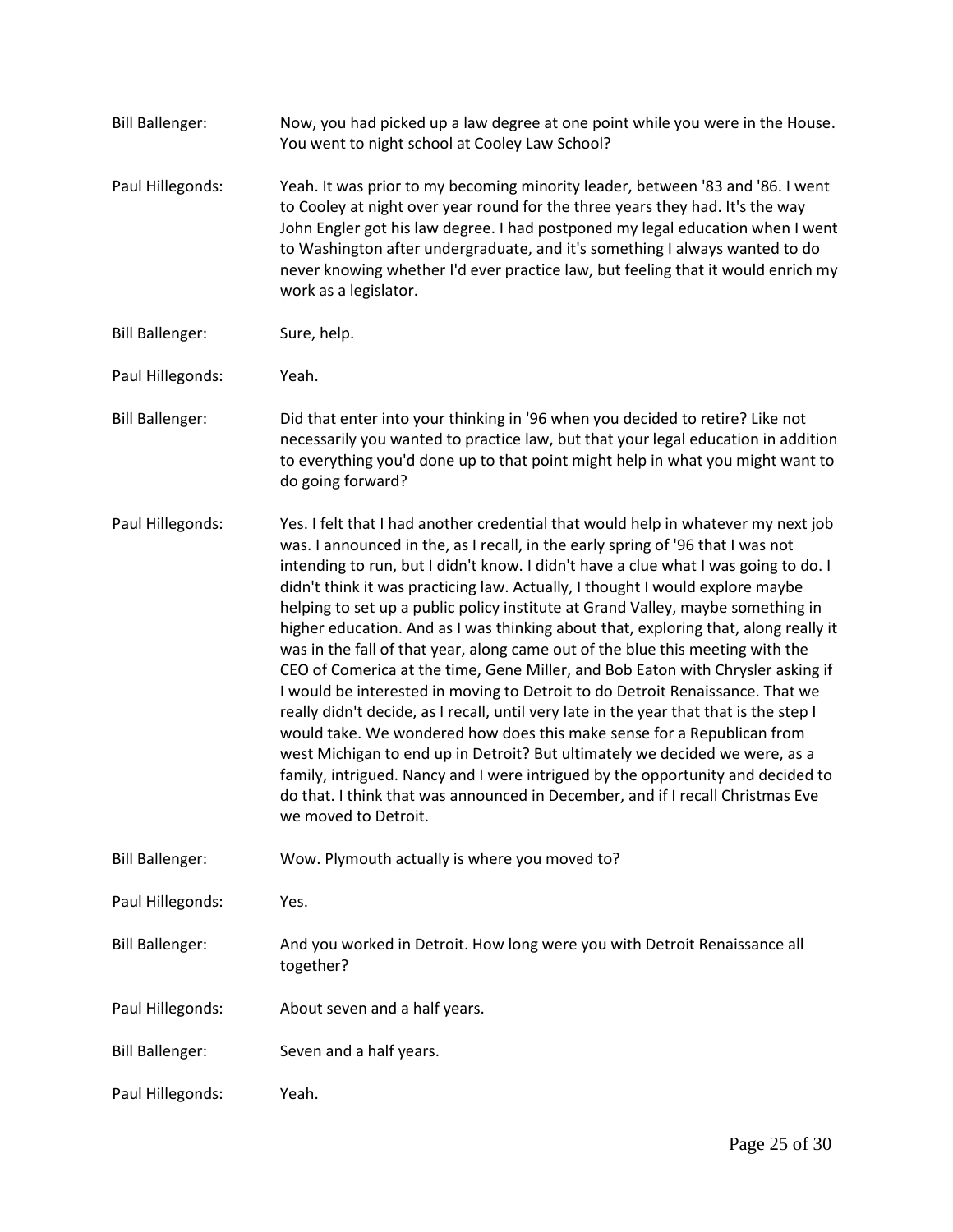| <b>Bill Ballenger:</b> | And then you came to DTE?                                                                                                                                                                                                                                                                                                                                                                                                                                                                                                                                                                                                                                                                                                                                                                                                                                                                                                                                                                                                                                                                                                                                                                                                                                                        |
|------------------------|----------------------------------------------------------------------------------------------------------------------------------------------------------------------------------------------------------------------------------------------------------------------------------------------------------------------------------------------------------------------------------------------------------------------------------------------------------------------------------------------------------------------------------------------------------------------------------------------------------------------------------------------------------------------------------------------------------------------------------------------------------------------------------------------------------------------------------------------------------------------------------------------------------------------------------------------------------------------------------------------------------------------------------------------------------------------------------------------------------------------------------------------------------------------------------------------------------------------------------------------------------------------------------|
| Paul Hillegonds:       | DTE, yeah.                                                                                                                                                                                                                                                                                                                                                                                                                                                                                                                                                                                                                                                                                                                                                                                                                                                                                                                                                                                                                                                                                                                                                                                                                                                                       |
| <b>Bill Ballenger:</b> | DTE Energy. Well, I'm not going to go into it at length, but having worked in<br>Detroit Renaissance and now in the corporate world DTE, you've kind of done it<br>all, or most of it anyway when it comes to government and all facets of public. I<br>mean, how do you look at the challenges that Michigan faces right now given<br>the experience you've had over the last 35 years?                                                                                                                                                                                                                                                                                                                                                                                                                                                                                                                                                                                                                                                                                                                                                                                                                                                                                         |
| Paul Hillegonds:       | Well, first of all, when I think about my journey, which I've had no regrets. It has<br>been a fascinating journey. But politically, some would say I've regressed. I<br>started in Washington and ended up at the local community. But in fact, I really<br>do believe that what happens at the regional and local level is the key to<br>Michigan's future. Public policy sets a very important context for certain. But<br>when I think about the agendas that motivated me to serve in the legislature,<br>issues like cost of doing business, workers' compensation, unemployment<br>insurance, tax rates, while they still are important, what is even more important<br>in today's world for the future of Michigan I believe is what kind of talent do you<br>attract and keep in the state.                                                                                                                                                                                                                                                                                                                                                                                                                                                                             |
| Paul Hillegonds:       | I am on the advisory board of a group called Michigan Future, but what really<br>drives that organization is the whole notion that the most successful regions,<br>which really a state is, a state is made up of regions. The most successful regions<br>are those that have healthy core cities that are attractive to young professionals<br>who either want to stay or move, that in turn attract entrepreneurial new<br>economy businesses, or keep what's left of auto companies, the research and<br>development parts of our auto industry, in regions like southeast Michigan or<br>west Michigan. That's a different policy agenda. It really is, I think, about<br>investing in higher education, having a strong transportation information<br>technology infrastructure. It's a different role for government than I visualized<br>as a young legislator who was mainly just thinking about competitive business<br>costs and tax rates. And so, I think we need to be careful as a state at a time<br>when government doesn't inspire a lot of confidence. We have to be careful not<br>to dismantle government to the point where we can't make necessary public<br>investments that really do contribute to healthy communities and the attraction<br>of talent. |
| <b>Bill Ballenger:</b> | Do you think the shift in your thinking is mainly due to the fact that you're no<br>longer in the legislature, you're no longer in elected office, you were with<br>Detroit Renaissance, you're with DTE Energy now? Or, do you think you might<br>have arrived at your point of view anyway if you were still in the legislature?<br>What does that say about legislators now? Are they trapped in the same<br>mentality maybe you had when you were in the legislature yourself?                                                                                                                                                                                                                                                                                                                                                                                                                                                                                                                                                                                                                                                                                                                                                                                               |
| Paul Hillegonds:       | Well, we all need to represent our constituencies, and I represented a more<br>conservative constituency probably as a more moderate Republican. One of the<br>beauties of pre-term limited legislators is that you could serve long enough that                                                                                                                                                                                                                                                                                                                                                                                                                                                                                                                                                                                                                                                                                                                                                                                                                                                                                                                                                                                                                                 |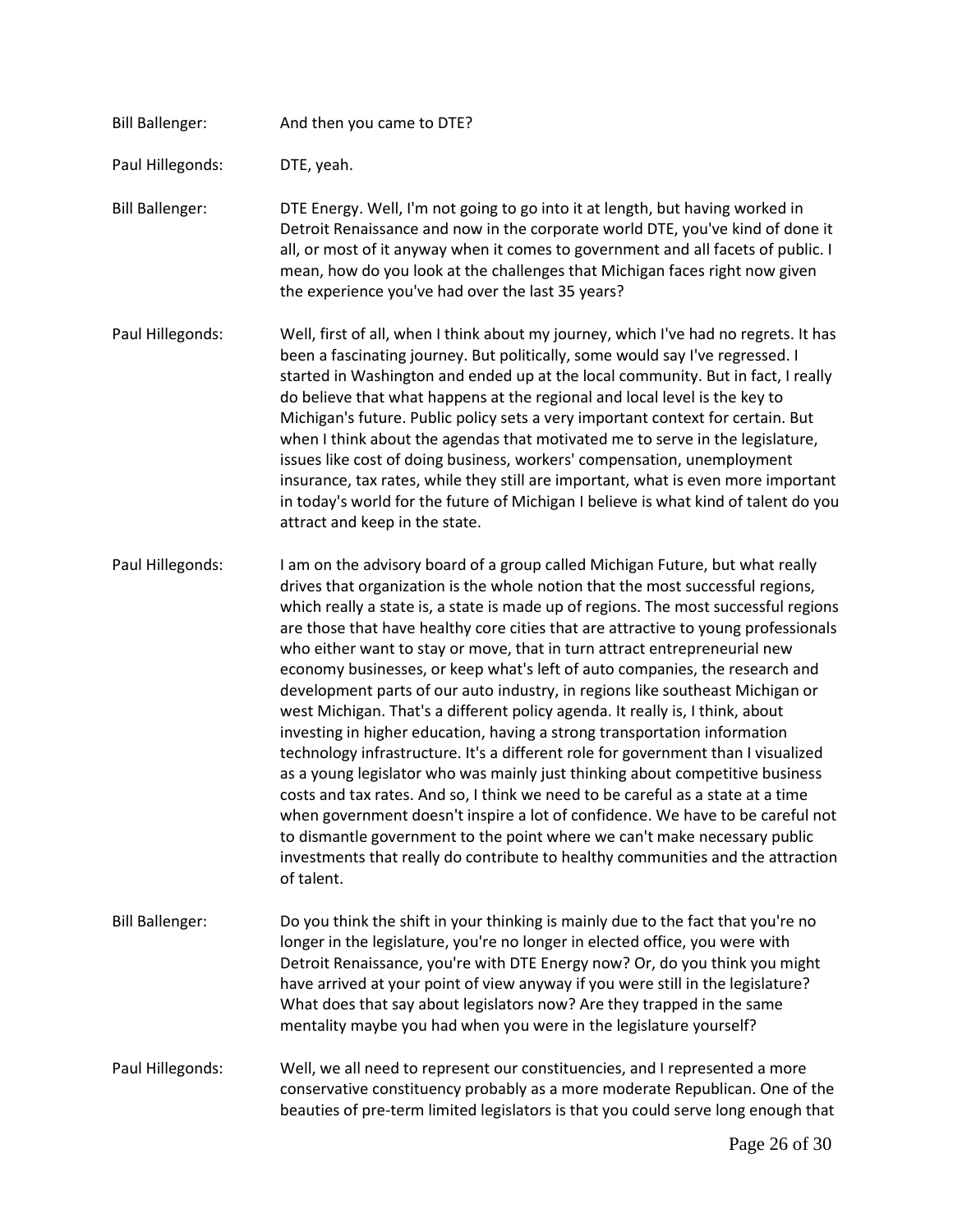your constituency maybe didn't always agree with you, but came to trust how you made decisions, so you could maybe stretch beyond just the public opinion in your own district. But to your question, I think if I had stayed in the legislature I probably would have had a harder time understanding and supporting the kinds of public investments I think from the outside now I see as necessary for communities.

Bill Ballenger: Well, as you say, a lot of this is due to term limits. I mean, they're not there long enough to really begin to understand and appreciate some of the stuff that you've been able to understand and appreciate.

- Paul Hillegonds: Yeah. One of the curiosities honestly, Bill, is that I thought, I predicted, I was opposed to term limits, but one thing I thought would occur is that you would see more leadership at the state level emerging from local offices and bring more of a community building perspective. What are those things that are important to communities? I'm not sure that has happened. In fact, there seems to be more tension between local municipalities and state government now than there was then.
- Bill Ballenger: How do you feel about Detroit as a city? You were the head of Detroit Renaissance. You just said a few minutes ago, "a healthy core city in a region is really kind of the anchor for economic development and a healthy economy and everything else." How do you think things are going?
- Paul Hillegonds: It's become an overused term, I guess, but Detroit really is a truly a tale of two cities. What's happening in the midtown area where you've got Wayne State University and the cultural institutions, and the downtown with now Quicken Loans, Dan Gilbert purchasing buildings and beginning to invest, you have a very bright future. In fact, young people are moving to the downtown. In fact, it's hard now to find an apartment in midtown and downtown. We have to start building new housing or converting older buildings. But you get beyond the central city, that Woodward Corridor, and of course neighborhoods have been declining.
- Bill Ballenger: The neighborhoods, yeah.

Paul Hillegonds: When I moved to Detroit in '96, there were 180,000 students in the Detroit public school system and about 1.1 million residents in the city. Today, there are about 48,000 students in the school system and probably a little more than 700,000 residents, and that's all about middle income families, largely African American families, moving out of the city into the suburbs pursuing better school systems and safer neighborhoods. And so, that's the other city in Detroit which is going in the wrong direction. The mayor, our current mayor, Mayor Bing, I think has rightly started talking and studying the idea of re-densifying neighborhoods. City services in Detroit no longer can sustain people scattered over this broad territory.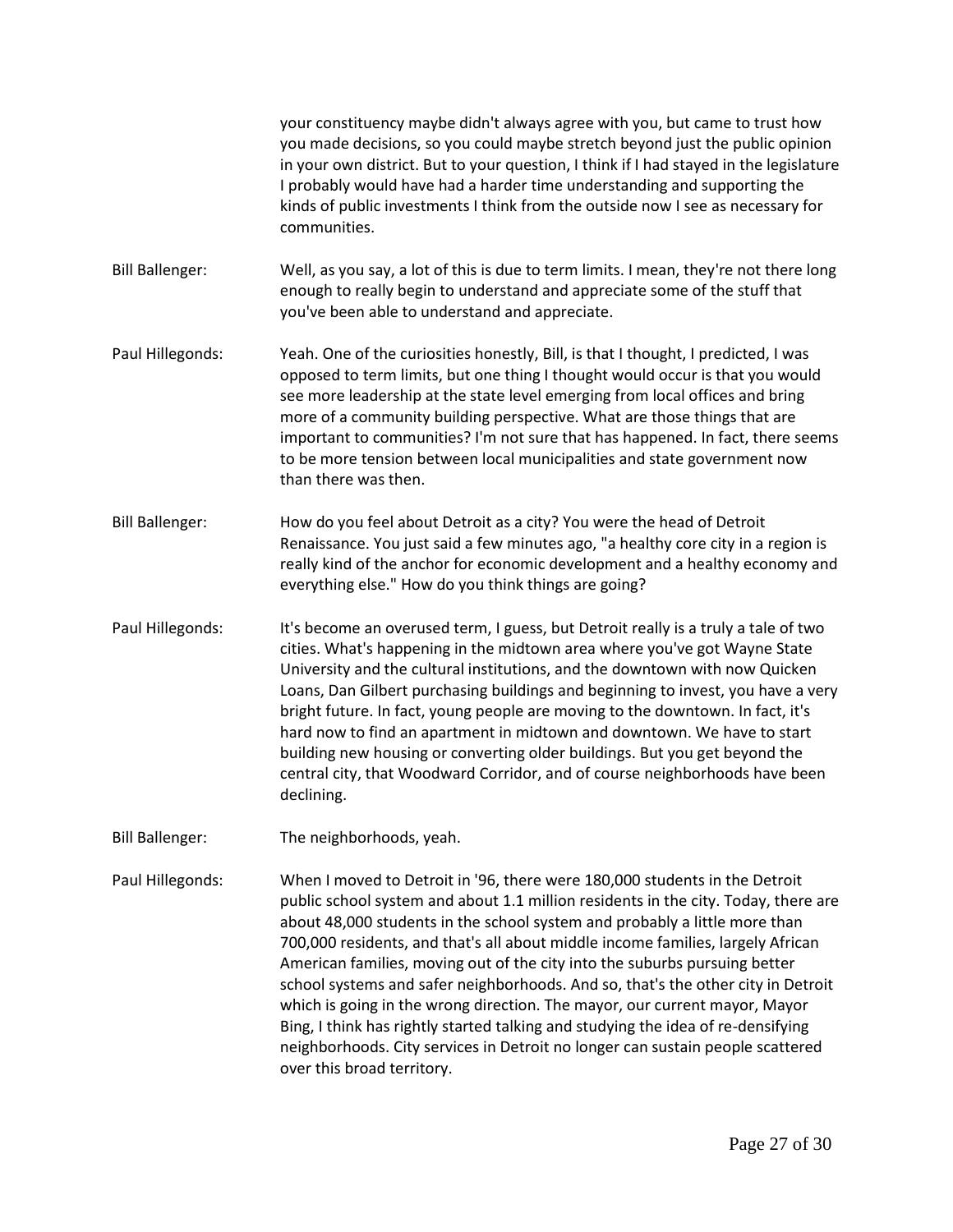| <b>Bill Ballenger:</b> | Well, okay. Let me just ask you one last question, governors you have known.<br>When you were first elected, Bill Milliken was governor. Then you had Jim<br>Blanchard. Then you had John Engler. Now, you have not only Jennifer<br>Granholm after you left office, but now Rick Snyder who you've come to know<br>in your post-government jobs. What's your opinion of those five people?                                                                                                                                               |
|------------------------|-------------------------------------------------------------------------------------------------------------------------------------------------------------------------------------------------------------------------------------------------------------------------------------------------------------------------------------------------------------------------------------------------------------------------------------------------------------------------------------------------------------------------------------------|
| Paul Hillegonds:       | Well, that's a short answer. I stay in touch with Bill Milliken still today and just<br>so deeply admire him. One of the early problems I probably had in my own<br>district was that he was not very popular. He was far more moderate and<br>friendly to Detroit than west Michigan wanted him to be. I had to represent my<br>constituency. I couldn't support him on some big votes that he needed, but I<br>admired the way he problem solved. He worked across the aisle. He was<br>tougher than his public persona.                |
| <b>Bill Ballenger:</b> | Yeah, sure he was. Absolutely.                                                                                                                                                                                                                                                                                                                                                                                                                                                                                                            |
| Paul Hillegonds:       | He did a good job of really exercising or imposing some discipline on the<br>Republican minorities in the House and Senate.                                                                                                                                                                                                                                                                                                                                                                                                               |
| <b>Bill Ballenger:</b> | Yeah. Remember the last eight years he was in office, he had Democratic<br>majorities in both the House and Senate.                                                                                                                                                                                                                                                                                                                                                                                                                       |
| Paul Hillegonds:       | That's right.                                                                                                                                                                                                                                                                                                                                                                                                                                                                                                                             |
| <b>Bill Ballenger:</b> | He never had what Rick Snyder and John Engler had.                                                                                                                                                                                                                                                                                                                                                                                                                                                                                        |
| Paul Hillegonds:       | Exactly, yeah.                                                                                                                                                                                                                                                                                                                                                                                                                                                                                                                            |
| <b>Bill Ballenger:</b> | A lot of people forget that.                                                                                                                                                                                                                                                                                                                                                                                                                                                                                                              |
| Paul Hillegonds:       | And he accomplished so much under those circumstances.                                                                                                                                                                                                                                                                                                                                                                                                                                                                                    |
| <b>Bill Ballenger:</b> | Exactly, exactly.                                                                                                                                                                                                                                                                                                                                                                                                                                                                                                                         |
| Paul Hillegonds:       | Jim Blanchard. What I admire about Jim Blanchard is the team he put together.<br>When you think of the Rick Coles and the Bob Bowmans and the Pat Babcocks<br>and then Sister Agnes, across the board, Doug Ross, he has some really strong<br>cabinet members. I think the, for me, the unfortunate part of Jim Blanchard's<br>tenure was the most important decision he made, which was the income tax up<br>front. I think with some encouragement from then Democratic majorities, he<br>chose to run it through on a partisan basis. |
| <b>Bill Ballenger:</b> | Partisan basis, yeah.                                                                                                                                                                                                                                                                                                                                                                                                                                                                                                                     |
| Paul Hillegonds:       | I don't think he ever recovered from that. I think from that point on, because of<br>the unpopularity and then a Republican Senate, he had to let go of some of the<br>bigger ideas be probably had and played more small ball, and it cost him                                                                                                                                                                                                                                                                                           |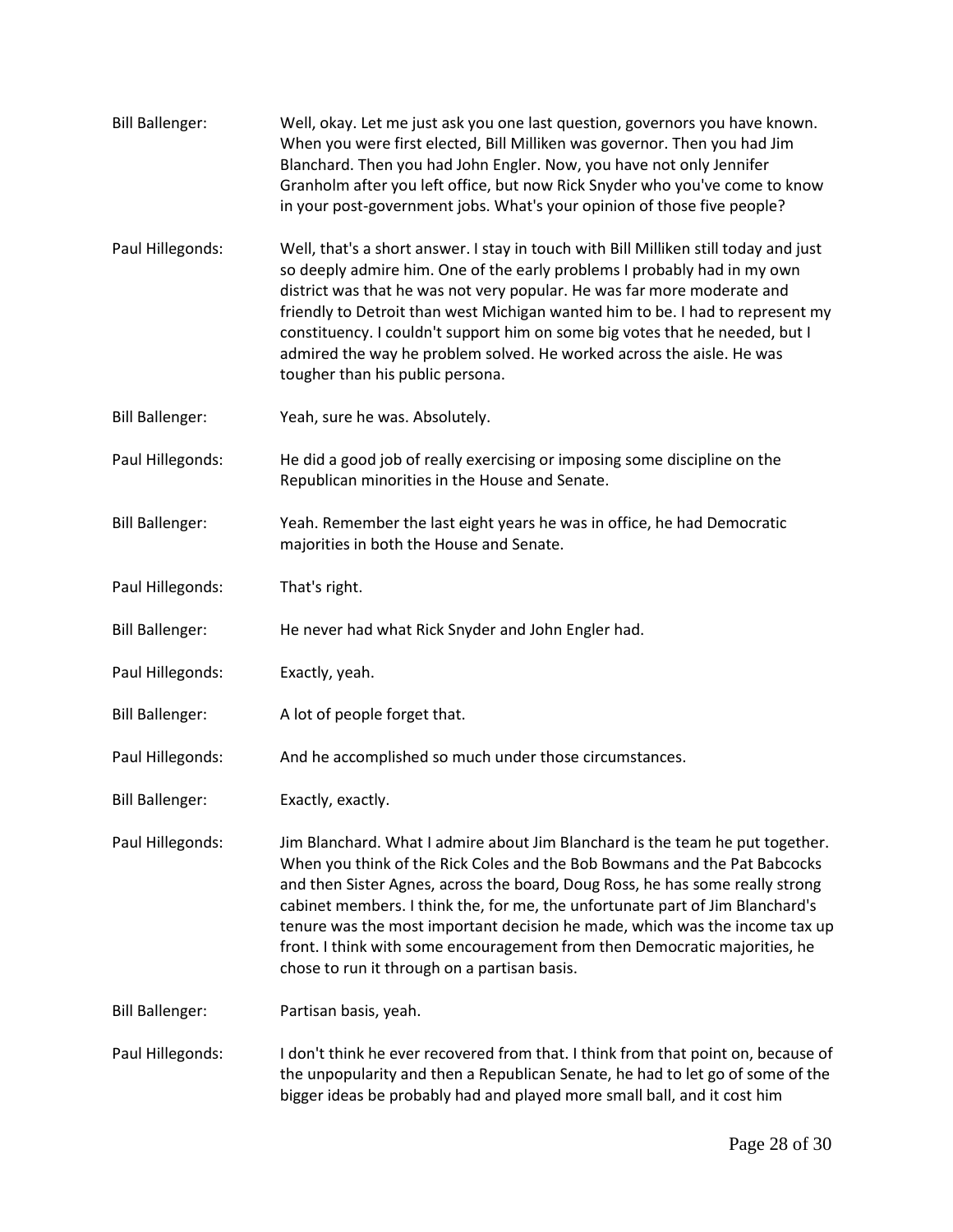ultimate his third term. John Engler, I always tell this story. I called my wife at four in the morning and said, "Nancy, you'll never believe this." This was election night. "I think John Engler's going to win this election." And out of a sleep, out of her sleep, she came awake and said, "The state doesn't know what it's just done. It's elected a person who doesn't have to be liked." And that was John Engler.

- Bill Ballenger: She had it right, yeah.
- Paul Hillegonds: John Engler knew state government and the Constitution better than probably any of the governors knew how to really consolidate power, was far more moderate than he is remembered for being. People remember that he proposed tax cuts, but what he really did was change the fundamental state priorities and put much more focus on education and did pare down human services. But he was very aware of federal matching money and actually boosted funding for Medicaid over time.
- Paul Hillegonds: He was a very complex governor, never the public persona who would be as well liked as other governors, and that, I think, led to a reaction as we tend to do in this state. Jennifer Granholm was a very different person who was charismatic, great speaker, stressed bipartisanship, but, and I wasn't there so this is analysis from afar, but my sense is she never liked politics to the point where she would build the kind of relationships with her own party and with the Republicans. And so, a lot of the good ideas which I believe she had were difficult for her to accomplish because she didn't navigate the political process very effectively.
- Bill Ballenger: Right.
- Paul Hillegonds: Rick Snyder I really admire. I think he has made some very bold decisions. He's more of a mystery to me. Philosophically he's hard to peg, but I think he's accomplished an incredible amount in a short time. And what I admire about him so much in a nationally and in state capitals at a time when there's such bitter partisanship, he refuses to let himself get dragged into the partisan mudslinging. He remains positive.
- Bill Ballenger: Right. Oh absolutely, yeah.
- Paul Hillegonds: And so you may disagree with him, but you know he's going to be positive in what he's trying to accomplish.
- Bill Ballenger: He's like Milliken in that respect.
- Paul Hillegonds: Yes, he is.
- Bill Ballenger: And Bill Milliken endorsed him, so maybe there's some, whatever, connection. Anyway, that is a terrific take on five governors, both while you served and